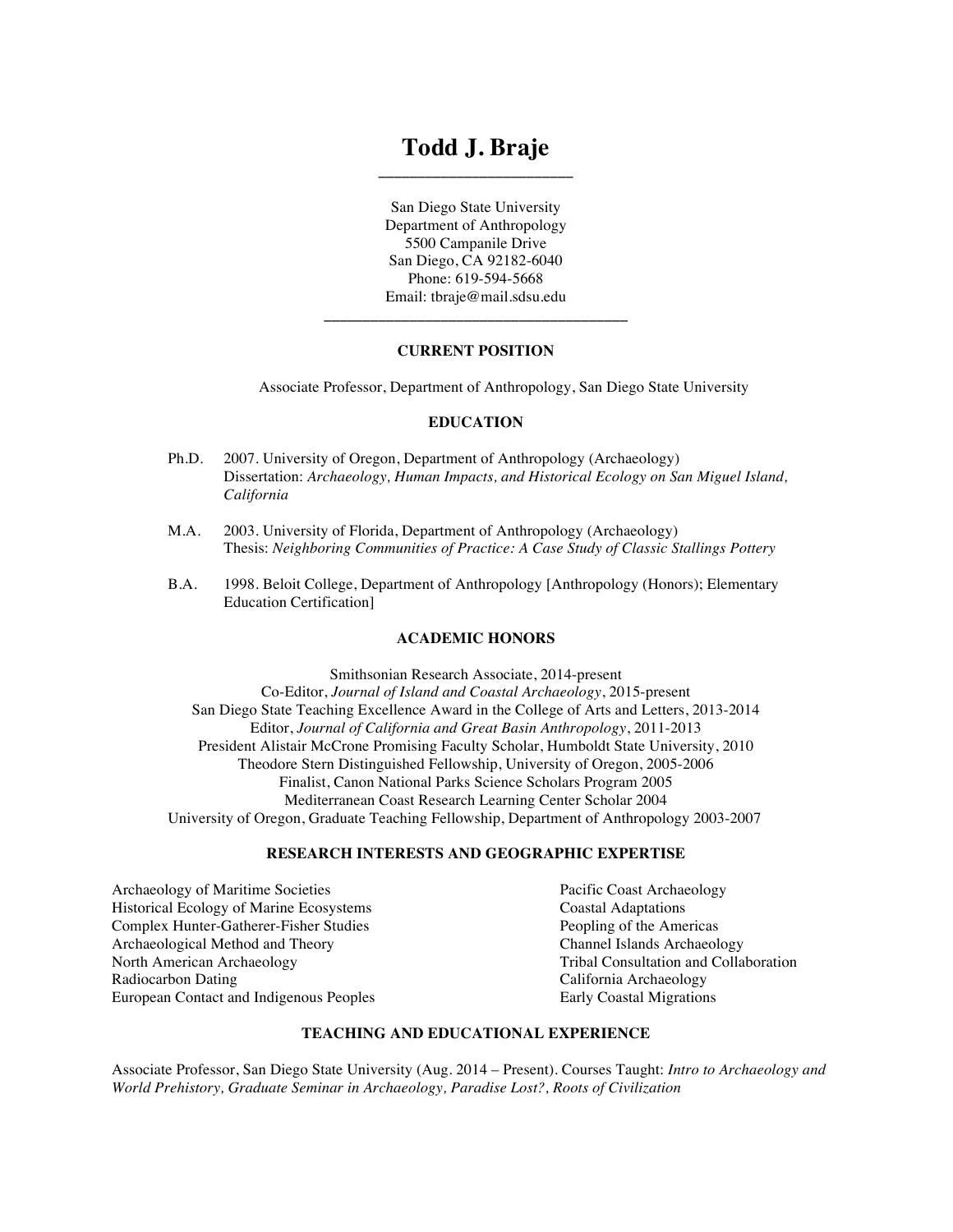Assistant Professor, San Diego State University (Aug. 2011 – May 2014). Courses Taught: *Intro to Cultural Anthropology, Intro to Archaeology and World Prehistory, Principles of Archaeology*, *Frauds, Myths, and Mysteries, North American Archaeology, Paradise Lost?*

Assistant Professor, Humboldt State University (Aug. 2009 – May 2011). Courses Taught: *Archaeology and World Prehistory, Archaeology Lab, Trans-Atlantic Myths in Anthropology, Paradise Lost?: Human Impacts in Antiquity, Coastal Archaeology, Method and Theory in Archaeology, Coastal Archaeology and Geomorphology Field Trip*

Visiting Assistant Professor, Humboldt State University (Aug 2008 – May 2009). Courses Taught: *Archaeology and World Prehistory*, *Introduction to Cultural Anthropology*, *Archaeology Lab, North American Archaeology*

Adjunct Professor, Oregon State University (Spring 2008). Courses Taught: *Archaeology as Historical Ecology: Human Impacts in Antiquity*, *The Archaeology of Coastal Communities*

Adjunct Professor, Lane Community College (Spring 2008). Courses Taught: *World Archaeology*

Adjunct Professor, University of Oregon (Fall 2007 and Winter 2008). Courses Taught: *World Archaeology*, *Fundamentals of Archaeology*

Instructor, University of Oregon (Spring 2005 and Spring 2006). Courses Taught: *Frauds, Myths, and Mysteries*, *Archaeology as Historical Ecology*: *Human Impacts in Antiquity*

#### **BOOKS**

#### **Braje, Todd J.**

2016 *Shellfish for the Celestial Empire: The Rise and Fall of Commercial Abalone Fishing in California*. The University of Utah Press, Salt Lake City.

### **Braje, Todd J.**, and Torben C. Rick, editors

2011 *Human Impacts on Seals, Sea Lions, and Sea Otters: Integrating Archaeology and Ecology in the Northeast Pacific*. The University of California Press, Berkeley.

#### **Braje, Todd J.**

2010 *Modern Oceans, Ancient Sites: Archaeology and Marine Conservation on San Miguel Island, California*. The University of Utah Press, Anthropology of Pacific North America Series, Salt Lake City.

## **PEER REVIEWED JOURNAL ARTICLES**

*\*Indicates Student Author*

#### **Braje, Todd J.**

2016 Evaluating the Anthropocene: Is There Something Useful About a Geologic Epoch of Humans? *Antiquity* 90(350):504-512, 517-518.

#### **Braje, Todd J.** and Jon M. Erlandson

2016 California's Red Abalone (*Haliotis rufescens*) Middens. *American Antiquity* in press.

## **Braje, Todd J.**, Torben C. Rick, and Jon M. Erlandson

2016 The Forest or the Trees: Interpreting Temporal Changes in California Mussel Shell Size. *Quaternary International* in press.

#### **Braje, Todd J.**, Torben C. Rick, Jon M. Erlandson, Laura Rogers-Bennett, and Cynthia Catton

2016 Historical Ecology Can Inform Restoration Site Selection: The Case of Black Abalone (*Haliotis cracherodii*) along California's Channel Islands. *Aquatic Conservation* in press.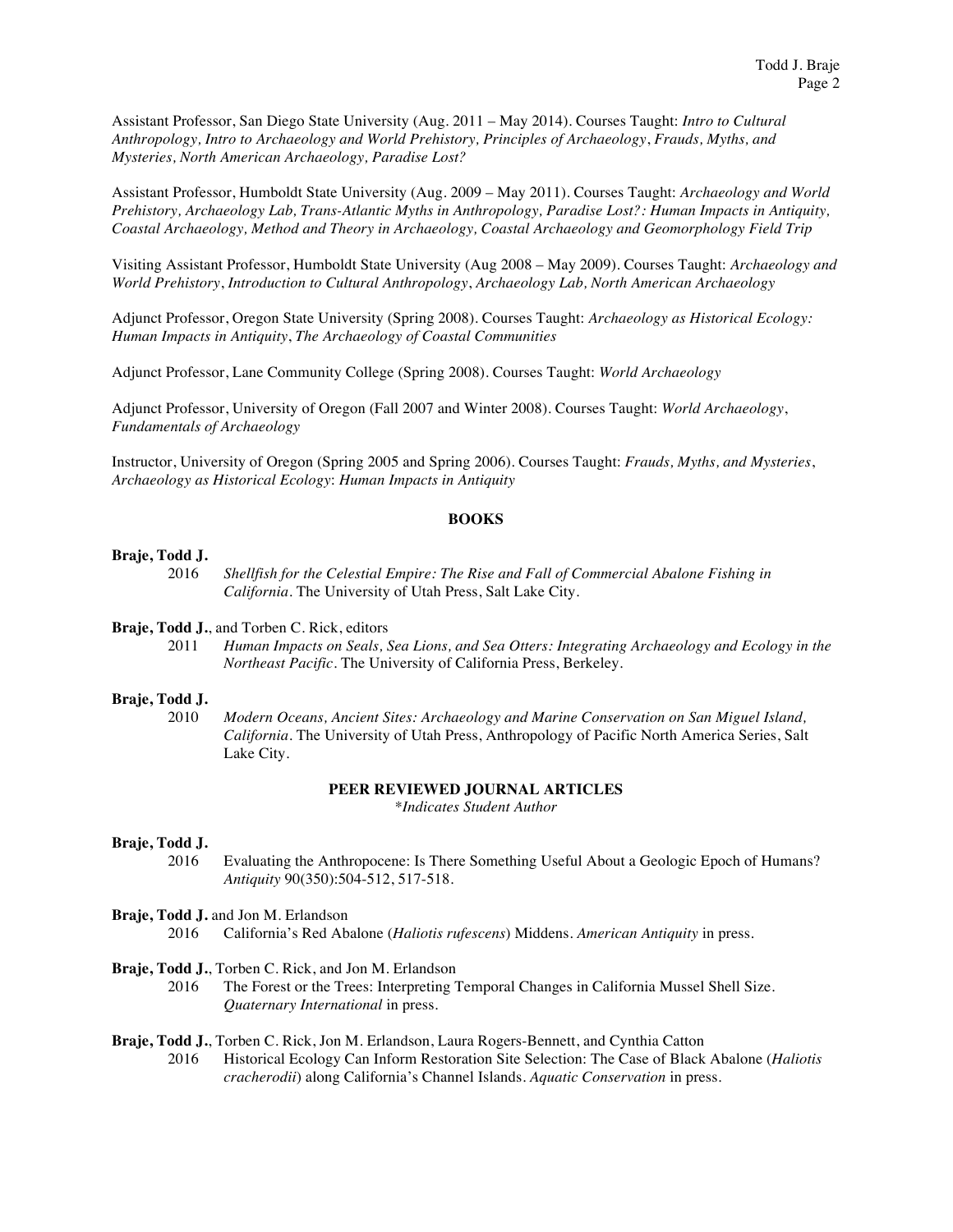Jew, Nicholas P., **Todd J. Braje**, and Jon M. Erlandson

2016 Pinnipeds and Paleocoastal Middens on Point Bennett, Western San Miguel Island, California: A Case Study from CA-SMI-693. *Journal of Island and Coastal Archaeology* in press.

## **Braje, Todd J.**

- 2015 Earth Systems, Human Agency, and the Anthropocene: Planet Earth in the Human Age. *Journal of Archaeological Research* 23(4):369-396.
- **Braje, Todd J.**, and Linda Bentz\*
	- 2015 The Archaeology of Overseas Chinese Abalone Fishermen on Santa Rosa Island, California. *Journal of Chinese Overseas* 11:87-103.
- **Braje, Todd J.**, and Torben C. Rick
	- 2015 Identifying Specialized Nineteenth Century Fishing Camps on the Northern Channel Islands: An Application of AMS Radiocarbon Dating. *Radiocarbon* 57(5):909-916.

Campbell, Breana\*, and **Todd J. Braje**

2015 Estimating California Mussel (*Mytilus californianus*) Size from Hinge Fragments: A Methodological Application in Historical Ecology. *Journal of Archaeological Science* 58:167-174.

Erlandson, Jon M., and **Todd J. Braje**

- 2015 Coasting out of Africa: The Potential of Mangrove Forests and Marine Habitats to Facilitate Human Coastal Expansion Via the Southern Dispersal Route. *Quaternary International* 382:31- 41.
- Erlandson, Jon M., **Todd J. Braje**, Kristina M. Gill, and Michael Graham
	- 2015 Ecology of the Kelp Highway: Did Marine Resources Facilitate Human Dispersal from Northeast Asia to the Americas? *Journal of Island and Coastal Archaeology* in press.

Erlandson, Jon M., Amira F. Ainis, **Todd J. Braje**, Nicholas P. Jew, Marlene McVey, Torben C. Rick, René L. Vellanoweth, and Jack Watts<br>2015 12,000 Year

2015 12,000 Years of Human Predation on Black Turban Snails (*Chlorostoma funebralis*) on Alta California's Northern Channel Islands. *California Archaeology* 7(1):59-91.

## Jazwa, Christopher, **Todd J. Braje**, Jon M. Erlandson, and Douglas J. Kennett

2015 Central Place Foraging and Shellfish Processing on California's Northern Channel Islands. *Journal of Anthropological Archaeology* 40:33-47.

Singh, Gerald G., Iain McKechnie, **Todd J. Braje**, and Breana Campbell\*

- 2015 All Models Are Wrong but Some Are Useful: A Response to Campbell's Comment on Estimating *Mytilus californianus* Shell Size. *Journal of Archaeological Science* doi: 10.1016/j.jas.2015.08.021.
- **Braje, Todd J.**, Julia G. Costello, Jon M. Erlandson, and Robert DeLong 2014 Of Seals, Sea Lions, and Abalone: The Archaeology of a Historic Multi-Ethnic Basecamp on San
	- Miguel Island, California. *Historical Archaeology* 48(2):122-142.
- **Braje, Todd J.**, Torben C. Rick, Leslie Reeder-Myers, Breana Campbell\*, and Kelly Minas 2014 Defining the Historic Landscape on Eastern Santa Rosa Island: Archaeological Investigations at *Qshiwqshiw*. *Western North American Naturalist* 7:135-145.

Rick, Torben C., T. Scott Sillett, Cameron K. Ghalambor, Courtney A. Hofman, Katherine Ralls, R. Scott Anderson, Christina Boser, **Todd J. Braje**, Daniel R. Cayan, Terry Chesser, Paul W. Collins, Jon M. Erlandson, Kate R. Faulkner, Robert Fleischer, W. Chris Funk, Russel Galipeau, Ann Huston, Julie King, Lyndal Laughrin, Jesus Maldonado, Kathryn McEachern, Daniel R. Muhs, Seth D. Newsome, Leslie Reeder-Myers, Christopher Still, and Scott A. Morrison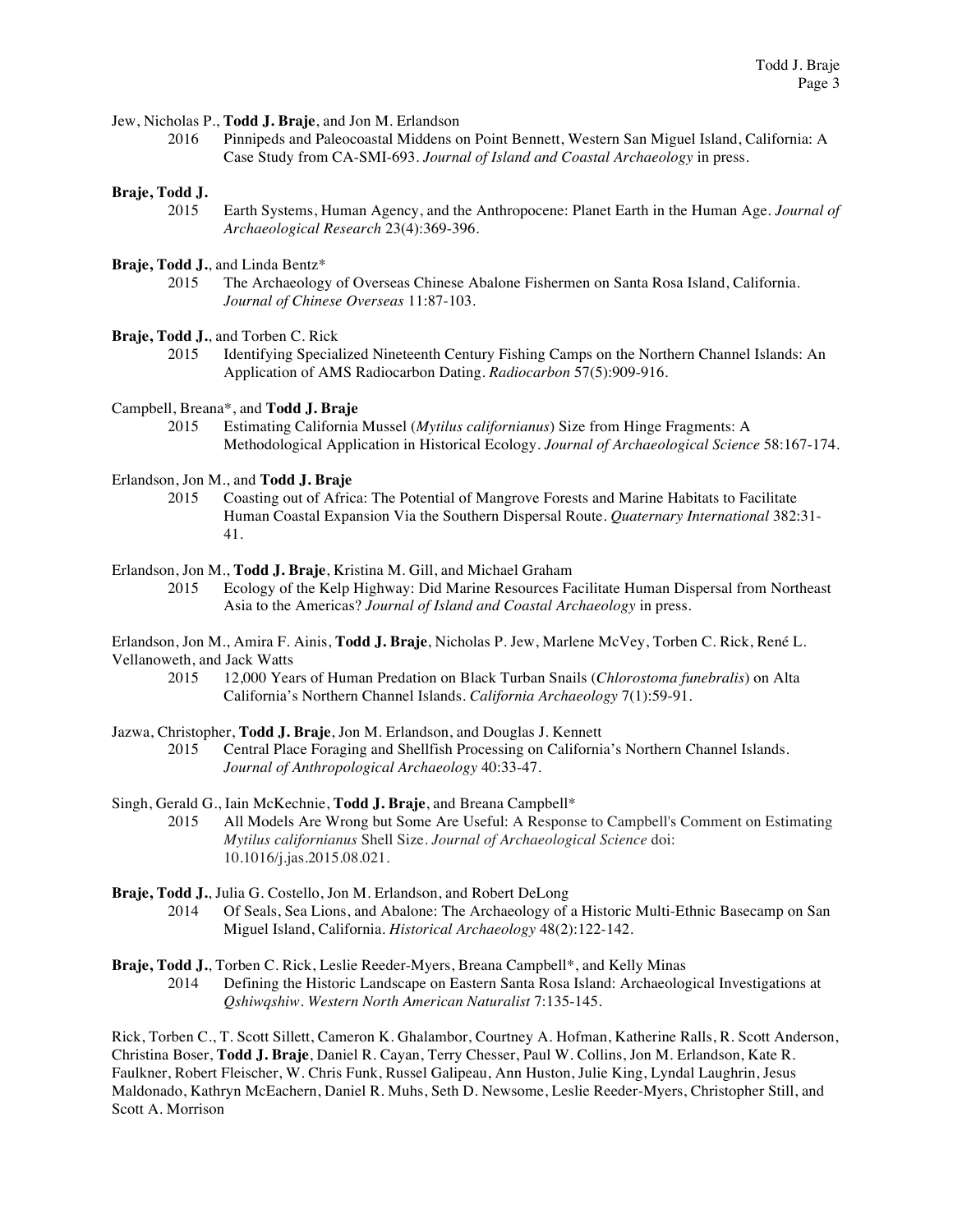- 2014 Ecological Change on California's Channel Islands from the Pleistocene to the Anthropocene. *BioScience* doi: 10.1093/biosci/biu094.
- **Braje, Todd J.**, and Jon M. Erlandson
	- 2013 Human Acceleration of Animal and Plant Extinctions: A Late Pleistocene, Holocene, and Anthropocene Continuum. *Anthropocene* 4:14-23.
- **Braje, Todd J.**, and Jon M. Erlandson<br>2013 Looking Forward, Lo
	- Looking Forward, Looking Back: Humans, Anthropogenic Change, and the Anthropocene. *Anthropocene* 4:116-121.
- **Braje, Todd J.**, and Torben C. Rick
	- 2013 From Forest Fires to Fisheries Management: Anthropology, Conservation Biology, and Historical Ecology. *Evolutionary Anthropology* 22(6):303-311.
- Erlandson, Jon M., and **Todd J. Braje**
	- 2013 Archaeology and the Anthropocene. *Anthropocene* 4:1-7.
- Glassow, Michael A., Jon M. Erlandson, and **Todd J. Braje**
	- 2013 Morphological Diversity Channel Islands Barbed Points. *Journal of California and Great Basin Anthropology* 33(2):185-195.
- **Braje, Todd J.**, Torben C. Rick, and Jon M. Erlandson
	- 2012 A Trans-Holocene Ecological Record of Shellfish Harvesting on California's Northern Channel Islands. *Quaternary International* 264:109-120.
- Rick, Torben C., Courtney Hofman, **Todd J. Braje**, Jesus Maldonado, T. Scott Sillett, Kevin Danchisko, and Jon M. Erlandson
	- 2012 Flightless Ducks, Giant Mice and Pygmy Mammoths: Late Quaternary Extinctions on California's Channel Islands. *World Archaeology* 44(1):3-20.
- **Braje, Todd J.**, Torben C. Rick, Jon M. Erlandson, Megan Anderson<sup>\*</sup>, and Robert DeLong 2011 Conflicts in Natural and Cultural Resource Management: Archaeological S
	- 2011 Conflicts in Natural and Cultural Resource Management: Archaeological Site Disturbances by Seals and Sea Lions on California's Northern Channel Islands. *Journal of Field Archaeology* 36(4):312-321.

**Braje, Todd J.**, Torben C. Rick, Lauren M. Willis, and Jon M. Erlandson

- 2011 Shellfish and the Chumash: Marine Invertebrates and Complex Hunter-Gatherers on Late Holocene San Miguel Island, California. *North American Archaeologist* 32(3):267-290.
- Erlandson, Jon M., and **Todd J. Braje**
	- 2011 From Asia to the Americas by Boat? Paleogeography, Paleoecology, and Stemmed Points of the Northwest Pacific. *Quaternary International* 239:28-37.

Erlandson, Jon M., **Todd J. Braje**, Torben C. Rick, Nicholas P. Jew, Douglas J. Kennett, Nicole Dwyer, Amira F. Ainis, René L. Vellanoweth, and Jack Watts

2011 10,000 Years of Human Predation and Size Changes in the Owl Limpet (*Lottia gigantean*) on San Miguel Island, California. *Journal of Archaeological Science* 38:1127-1134.

Erlandson, Jon M., Torben C. Rick, **Todd J. Braje**, Molly Casperson, Brendan Culleton, Brian Fulfrost, Tracy Garcia, Daniel A. Guthrie, Nicholas Jew, Douglas J. Kennett, Madonna L. Moss, Leslie Reeder, Craig Skinner, Jack Watts, and Lauren Willis

2011 Paleoindian Seafaring, Maritime Technologies, and Coastal Foraging on California's Channel Islands. *Science* 331:1181-1185.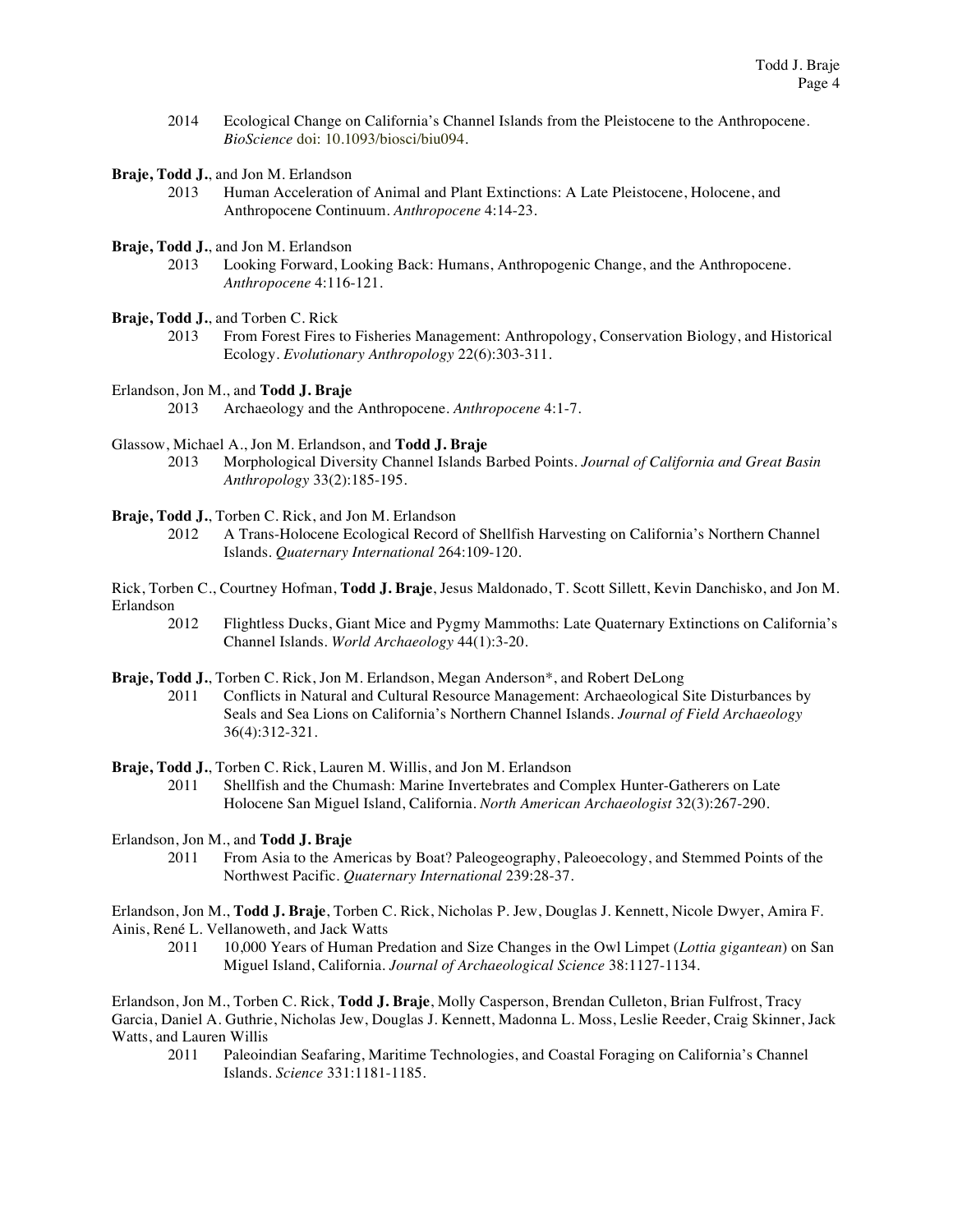Rick, Torben C., Robert L. DeLong, Jon M. Erlandson, **Todd J. Braje**, Terry L. Jones, Jeanne E. Arnold, Matthew Des Lauriers, William R. Hildebrandt, Douglas J. Kennett, René L. Vellanoweth, and Thomas A. Wake

- 2011 Where Were the Northern Elephant Seals? Holocene Archaeology and Biogeography of *Mirounga angustirostris*. *The Holocene* 1-8.
- **Braje, Todd J.**, and Jon M. Erlandson
	- 2009 Molluscs and Mass Harvesting in the Middle Holocene: Prey Size and Resource Ranking on San Miguel Island, Alta California. *California Archaeology* 1(2):269-289.
- **Braje, Todd J.**, Jon M. Erlandson, Torben C. Rick, Paul K. Dayton, and Marco B.A. Hatch 2009 Fishing from Past to Present: Long-term Continuity and Resilience of Red Abalone Fisheries on the Northern Channel Islands, CA. *Ecological Applications* 19(4):906-919.
- Erlandson, Jon M., **Todd J. Braje**, Torben C. Rick, and Troy Davis
	- 2009 Comparing Faunal Remains and Subsistence Technology at CA-SMI-507: A 9,000-Year-Old Paleocoastal Shell Midden on San Miguel Island, California. *Journal of Island and Coastal Archaeology* 4:1-12.
- Erlandson, Jon M., Nicole Dwyer, **Todd J. Braje**, and Jack Watts
	- 2009 A 9000-Year-Old Paleocoastal Shell Midden at CA-SMI-527, San Miguel Island, California. *Current Research in the Pleistocene* 26:54-56.
- Erlandson, Jon M., Torben C. Rick, and **Todd J. Braje**
	- 2009 Fishing Up the Food Web?: 12,000 Years of Maritime Subsistence and Adaptive Adjustments on California's Channel Islands. *Pacific Science* 63(4):711-724.
- Rick, Torben C., Robert L. DeLong, Jon M. Erlandson, **Todd J. Braje**, Terry L. Jones, Douglas J. Kennett, and Phillip L. Walker
	- 2009 A Trans-Holocene Archaeological Record of Guadalupe Fur Seals (*Arctocephalus townsendi*) on the California Coast. *Marine Mammal Science* 25(2):487-502.
- Rick, Torben C., Jon M. Erlandson, **Todd J. Braje**, Robert J. DeLong
	- 2009 Seals, Sea Lions, and the Erosion of Archaeological Sites on California's Channel Islands. *Journal of Island and Coastal Archaeology* 4(1):125-131.
- Rick, Torben C., Jon M. Erlandson, René L. Vellanoweth, **Todd J. Braje**, Paul W. Collins, Daniel A. Guthrie, and Thomas W. Stafford, Jr.
	- 2009 The Origins and Antiquity of the Island Fox (*Urocyon littoralis*): AMS 14C Dates from California's Channel Islands. *Quaternary Research* 71:93-98*.*
- **Braje, Todd J.** and Jon M. Erlandson
	- 2008 Shell and Bone Artifacts from Two Middle Holocene Sites on San Miguel Island. *Pacific Coast Archaeological Society Quarterly* 40(1):53-65.
- **Braje, Todd J.** and Jon M. Erlandson
	- 2008 Early Maritime Technology from Western San Miguel Island, California. *Current Research in the Pleistocene* 25:61-63.
- **Braje, Todd J.**, Torben C. Rick, and Jon M. Erlandson
	- 2008 AMS Radiocarbon Dating of Giant Rock Scallop (*Hinnites Multirugosus*) Artifacts from San Miguel Island, California. *Radiocarbon* 50(2):223-231.
- Erlandson, Jon M. and **Todd J. Braje**, Guest Editors
	- 2008 Tracking Technologies: Contributions to Understanding Technological Change on California's Northern Channel Islands. *Pacific Coast Archaeological Society Quarterly* 40(1):1-79.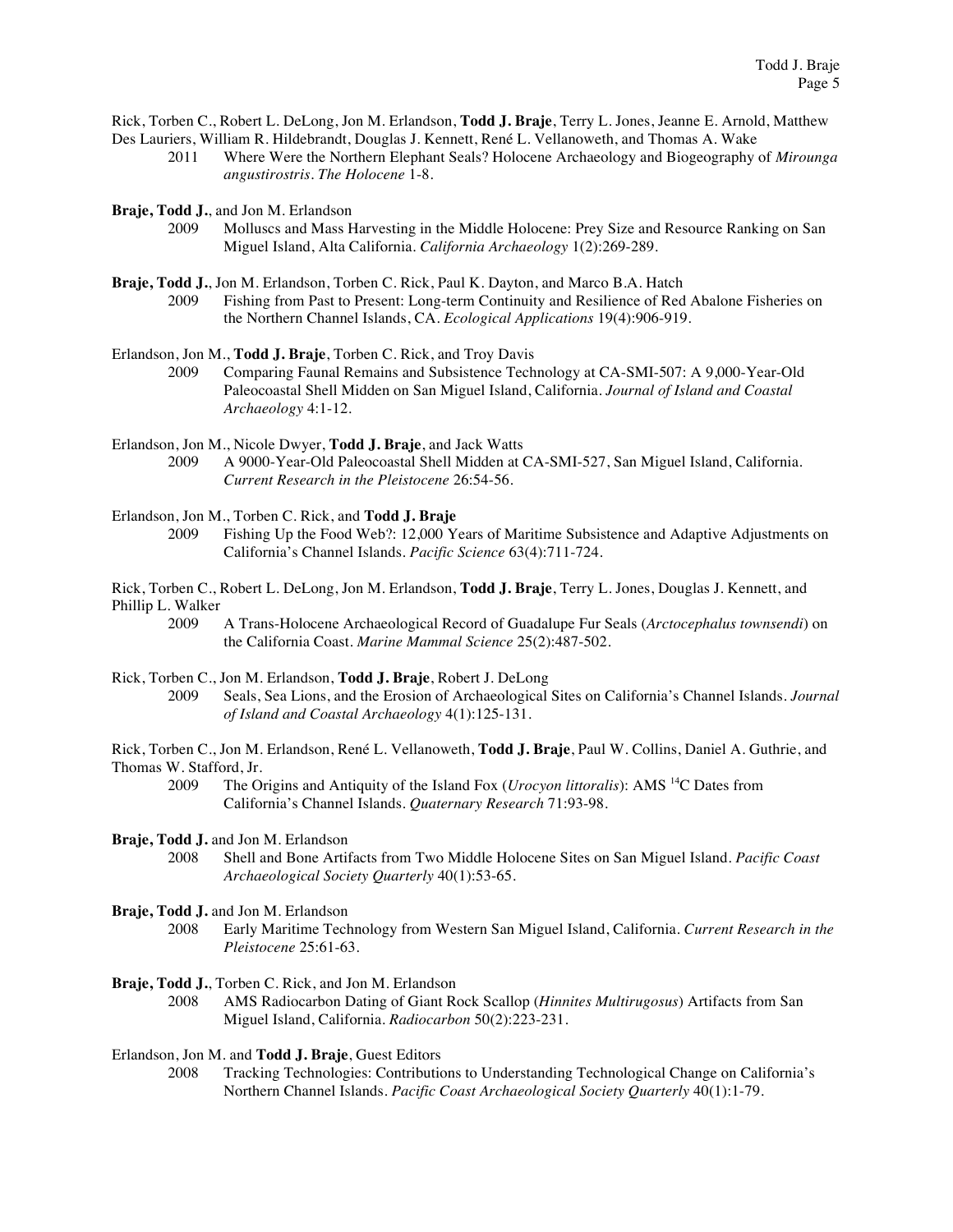#### Erlandson, Jon M. and **Todd J. Braje**

2008 Five Crescents from Cardwell: The Context of Eccentric Crescents from CA-SMI-679, San Miguel Island, California. *Pacific Coast Archaeological Society Quarterly* 40(1):35-45.

## Erlandson, Jon M. and **Todd J. Braje**

2008 State of the Art: The Development of Technological Studies on California's Channel Islands. *Pacific Coast Archaeological Society Quarterly* 40(1):1-21.

## Erlandson, Jon M. and **Todd J. Braje**

- 2008 A Chipped Stone Crescent from CA-SMI-681, San Miguel Island, California. *Journal of California and Great Basin Anthropology* 28(2):58-62.
- Erlandson, Jon M., **Todd J. Braje**, and Michael H. Graham

2008 How Old is MVII? – Seaweeds, Shorelines, and the Pre-Clovis Chronology at Monte Verde, Chile. *Journal of Island and Coastal Archaeology* 3(2):277-281.

#### Erlandson, Jon M., **Todd J. Braje**, and Torben C. Rick

- 2008 Tuqan Chert: A "Mainland" Monterey Chert Source on San Miguel Island, California. *Pacific Coast Archaeological Society Quartery* 40(1):23-34.
- Erlandson, Jon M., **Todd J. Braje**, and Grant J. Snitker
	- 2008 Two Chipped Stone Crescents from CA-SMI-680, Cardwell Bluffs, San Miguel Island, California. *Current Research in the Pleistocene* 25:81-83*.*

#### Erlandson, Jon M., Torben C. Rick, **Todd J. Braje**, Alexis Steinberg, and René Vellanoweth

2008 Human Impacts on Ancient Shellfish: A 10,000 Year Record from San Miguel Island, California. *Journal of Archaeological Science* 35(8):2144-2152.

Rick, Torben C., Phillip L. Walker, Lauren M. Willis, Anna C. Noah, Jon M. Erlandson, René L. Vellanoweth, **Todd J. Braje**, and Douglas J. Kennett

2008 Dogs, Humans, and Island Ecosystems: The Distribution, Antiquity, and Ecology of Domestic Dogs (*Canis familiaris*) on California's Channel Islands, USA. *The Holocene* 18(7):1077-1087.

#### **Braje, Todd J.**

2007 Geographic and Temporal Variability of Middle Holocene Red Abalone Middens on San Miguel Island, California. *Journal of California and Great Basin Anthropology* 27(2):153-164.

#### **Braje, Todd J.** and Jon M. Erlandson

2007 Measuring Subsistence Specialization: Comparing Historic and Prehistoric Abalone Middens on San Miguel Island, California. *Journal of Anthropological Archaeology* 26:474-485.

#### **Braje, Todd J.**, Jon M. Erlandson, and Tracy Garcia

- 2007 A Buried Early Holocene Shell Midden on the South-Central Coast of San Miguel Island, California. *Current Research in the Pleistocene* 24:74-76*.*
- **Braje, Todd J.**, Jon M. Erlandson, and Torben C. Rick
	- 2007 An Historic Chinese Abalone Fishery on California's Northern Channel Islands. *Historical Archaeology* 41(4):117-128.

#### **Braje, Todd J.**, Douglas J. Kennett, Jon M. Erlandson, and Brendan J. Culleton

2007 Human Impacts on Nearshore Shellfish Taxa: A 7000 Year Record from Santa Rosa Island, California. *American Antiquity* 72(4):735-756.

Erlandson, Jon M. and **Todd J. Braje**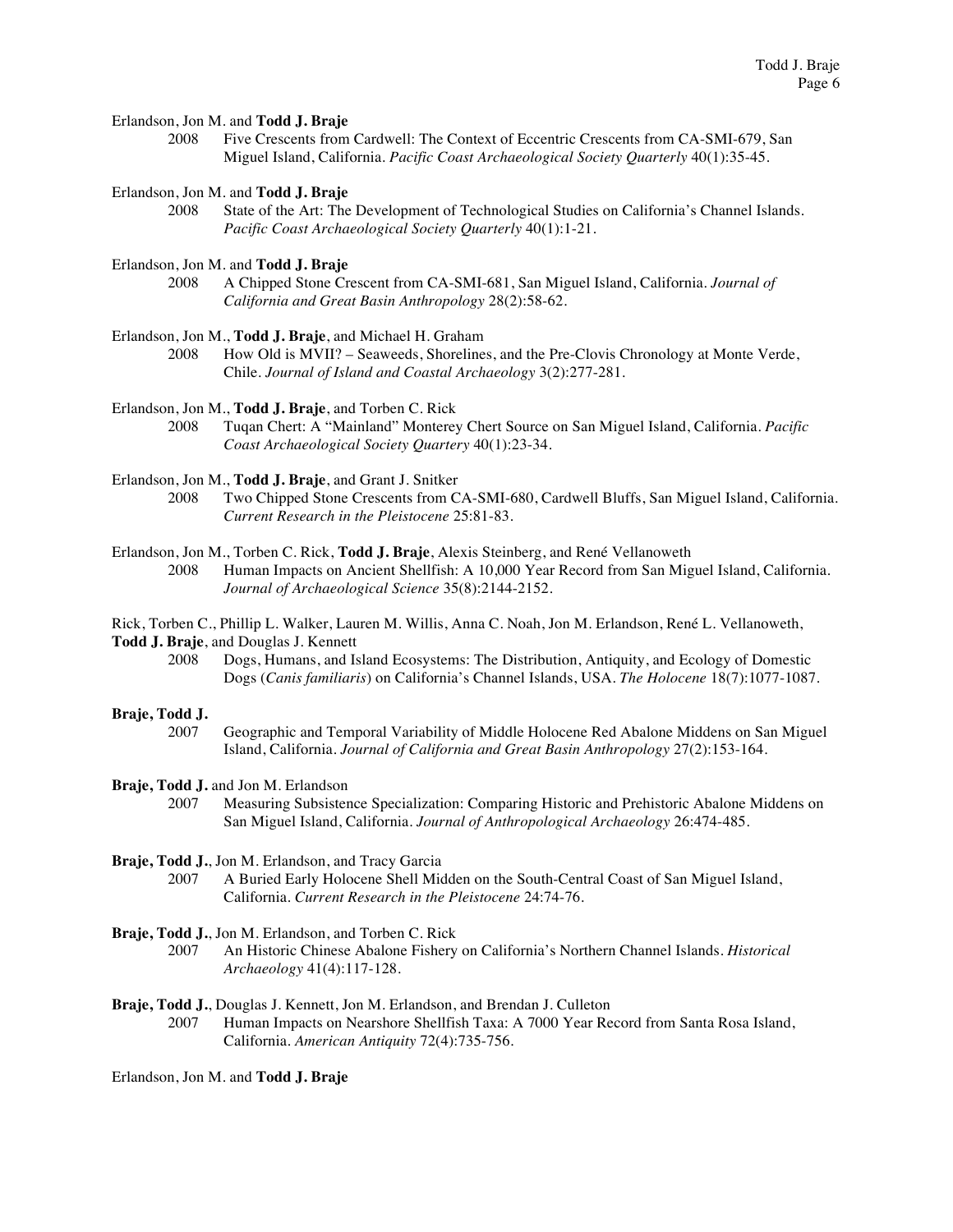- 2007 Early Maritime Technology on California's San Miguel Island: Arena Points from CA-SMI-575- NE. *Current Research in the Pleistocene* 24:85-86.
- **Braje, Todd J.** And Jon M. Erlandson
	- 2006 CA-SMI-623: An Early Holocene Site from the South Coast of San Miguel Island, California. *Current Research in the Pleistocene* 23:80-81.
- **Braje, Todd J.** and Jon M. Erlandson<br>2006 Historical Abalone F
	- 2006 Historical Abalone Fishers of San Miguel Island, California. *Proceedings of the Society for California Archaeology* 19:21-26.
- **Braje, Todd J.**, Jon M. Erlandson, and Torben C. Rick
	- <sup>2005</sup> Reassessing Human Settlement on the South Coast of San Miguel Island, California: The Use of 14C Dating as a Reconnaissance Tool. *Radiocarbon* 47(1):1-9.
- **Braje, Todd J.**, Jon M. Erlandson, Torben C. Rick, Douglas J. Kennett, and Jenna E. Peterson 2005 Deep History: Using Archaeology and Historical Ecology to Promote Marine Conservation. *Alternate Routes: A Journal of Critical Social Research* 21:5-17.
- **Braje, Todd J.**, Jon M. Erlandson, and Jan Timbrook
	- 2005 An Asphaltum Coiled Basket Impression, Tarring Pebbles, and Middle Holocene Water Bottles from San Miguel Island, California. *Journal of California and Great Basin Anthropology*  25(2):63-67.
- Erlandson, Jon M., **Todd J. Braje**, Torben C. Rick, and Jenna E. Peterson 2005 Beads, Bifaces, and Boats: An Early Holocene Adaptation on the South Coast of San Miguel Island, California. *American Anthropologist* 107(4):677-683.
- Rick, Torben C., Jon M. Erlandson, René L. Vellanoweth, and **Todd J. Braje** 2005 From Pleistocene Mariners to Complex Hunter-Gatherers: The Archaeology of the California Channel Islands. *Journal of World Prehistory* 19:169-228.
- **Braje, Todd J.**, Jon M. Erlandson, and Torben C. Rick
	- 2004 An 8700 Year Old Shell Midden from the South Coast of San Miguel Island, California. *Current Research in the Pleistocene* 21:24-25.

## **PEER REVIEWED BOOK CHAPTERS**

*\*Indicates Student Author*

- **Braje, Todd J.**, Breana Campbell\*, and Hannah Haas\*
	- 2016 Assessing California Mussel (*Mytilus californianus*) Size Changes Through Deep Time: A Methodological Case Study from San Miguel Island, California. In *Zooarchaeology in Practice: Case Studies in Methodology and Interpretation in Archaeofaunal Analysis*, edited by Christina M. Giovas. Springer.
- Erlandson, Jon M., and **Todd J. Braje**
	- 2015 Stemmed Points, the Coastal Migration Theory, and the Peopling of the Americas. In *Mobility and Ancient Society in Asia and the Americas*, edited by Michael David Frachetti and Robert N. Spengler III, pp. 49-58. Springer International Publishing, Switzerland.

Erlandson, Jon M., **Todd J. Braje**, Robert L. DeLong, and Torben C. Rick

2015 Natural or Anthropogenic? Novel Community Reassembly after Historical Overharvest of Pacific Coast Pinnipeds. In *Marine Historical Ecology in Conservation*, edited by John N. Kittinger, Loren E. McClenachan, Keryn B. Gedan, and Louise K. Blight, pp. 39-62. University of California Press, Berkeley.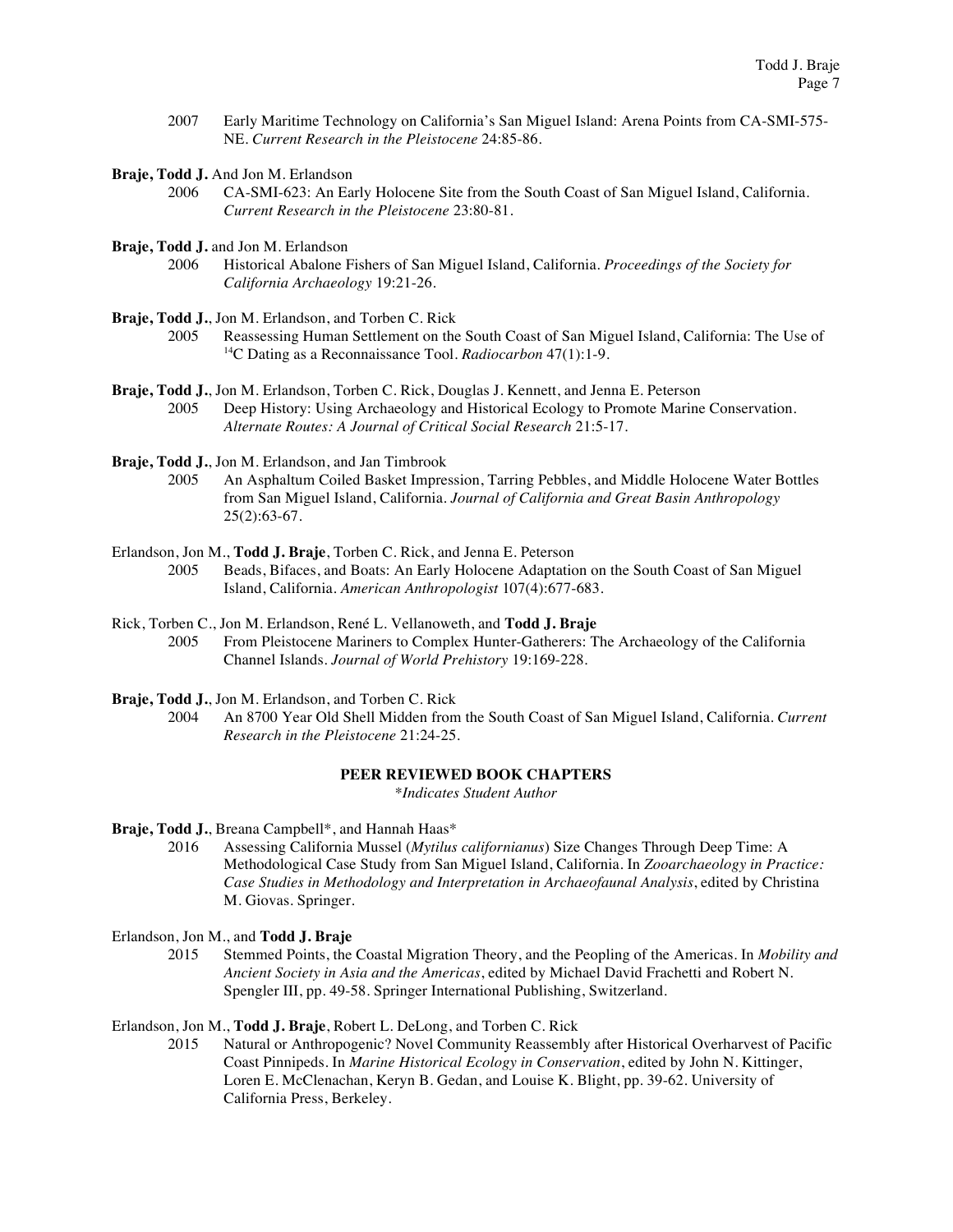**Braje, Todd J.**, Jon M. Erlandson, and Torben C. Rick

2014 Factors Influencing the Formation of Large Shell Mounds on California's Santa Barbara Channel and Northern Channel Islands. In *The Cultural Dynamics of Shell-Matrix Sites* edited by Mirjana Roksandic, Sheilla Mendonça de Souza, Sabine Eggers, Meghan Burchell, and Daniela Klokler, pp. 1-10. The University of New Mexico Press, Albuquerque.

Erlandson, Jon M., Torben C. Rick, and **Todd J. Braje**

2014 Archaeology, Sustainability, and Fisheries. In *Archaeology and Sustainability*, edited by C-H. Tsang and S. Chiu, pp. 299-328. Center for Archaeological Studies, Research Center for Humanities and Social Sciences, Academia Sinica, Taipei.

**Braje, Todd J.**, Jon M. Erlandson, and Torben C. Rick

2013 Points in Space and Time: The Distribution of Paleocoastal Points and Crescents on California's Northern Channel Islands. In *California's Channel Islands: The Archaeology of Human-Environmental Interactions*, edited by C. Jazwa and J. Perry, pp. 26-39. University of Utah Press, Salt Lake City.

**Braje, Todd J.**, Jon M. Erlandson, and Torben C. Rick

Red Abalone, Sea Otters, and Kelp Forest Ecosystems on Historic Period San Miguel Island, California. In *Historical Ecology and Marine Resource Use in the Indo-Pacific Regions*, edited by Rintaro Ono, Alex Morrison, and David Addison, pp. 85-96. Australian National University, Canberra.

**Braje, Todd J.**, Torben C. Rick, and Jon M. Erlandson

2012 Rockfish in the Longview: Applied Archaeology and Conservation of Pacific Red Snapper (Genus *Sebastes*) in Southern California. In *Zooarchaeologial Perspectives on Issues in Conservation Biology*, edited by Steve Wolverton, R. Lee Lyman, and Charles R. Randklev, pp. 157-178. University of Arizona Press, Tucson.

Erlandson, Jon M., and **Todd J. Braje**

2012 Hunting vs. Gathering: Comparing Faunal and Artifactual Remains at CA-SMI-575NE, An 8500- Year-Old San Miguel Island Shell Midden. *Exploring Methods of Faunal Analysis: Perspectives from California Archaeology*, edited by Michael A. Glassow and Terry Joselin, pp. 125-134. Cotsen Institute of Archaeology, University of California, Los Angeles.

Erlandson, Jon M., and **Todd J. Braje**

2012 Foundations for the Far West: Paleoindian Cultures on the Western Fringe of North America. In *The Oxford Handbook of North American Archaeology*, edited by Timothy R. Pauketat, pp. 149- 159. University of Oxford Press, Oxford.

## **Braje, Todd J.**

2011 The Human-Animal Experience in Deep Historical Perspective. In *The Psychology of the Human-Animal Bond: A Resource for Clinicians and Researchers*, edited by Chris Blazina, Guler Boyraz, and David Shen-Miller, pp. 63-80. Springer, New York.

**Braje, Todd J.**, and Torben C. Rick

2011 Perspectives from the Past: Archaeology, Historical Ecology, and Northeastern Pacific Pinnipeds and Sea Otters. In *Human Impacts on Seals, Sea Lions, and Sea Otters: Integrating Archaeology and Ecology in the Northeast Pacific*, edited by T. J. Braje and T. C. Rick, pp. 297-308. The University of California Press, Berkeley.

**Braje, Todd J.**, Torben C. Rick, Robert L. DeLong, and Jon M. Erlandson

2011 Resilience and Reorganization: Archaeology and Historical Ecology of California Channel Island Sea Mammals. In *Seals, Sea Lions, and Sea Otters: Integrating Archaeology and Ecology in the*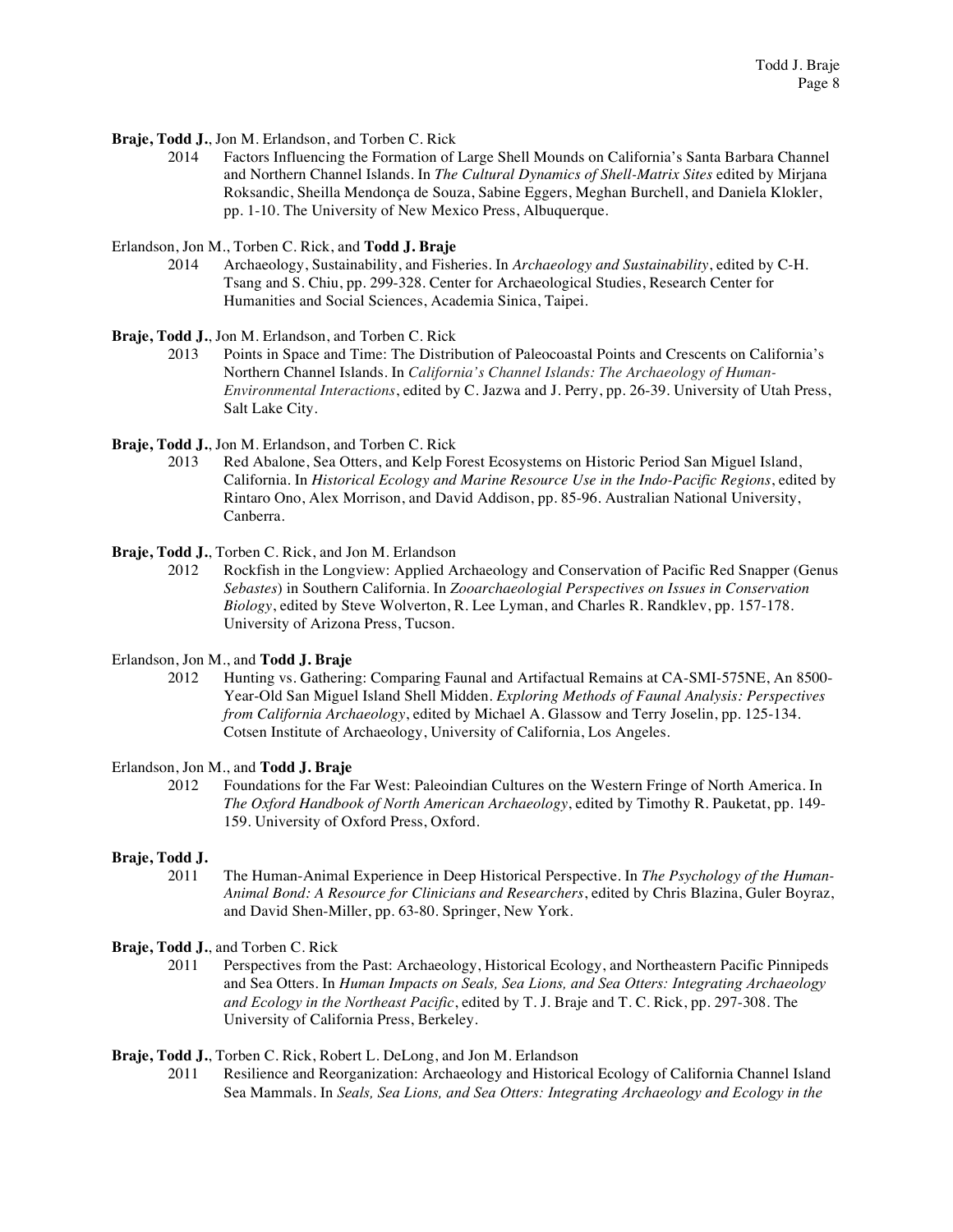*Northeast Pacific*, edited by T. J. Braje and T. C. Rick, pp. 273-296. The University of California Press, Berkeley.

- Rick, Torben C., **Todd J. Braje**, and Robert L. DeLong
	- 2011 People, Pinnipeds, and Sea Otters of the Northeast Pacific. In *Human Impacts on Seals, Sea Lions, and Sea Otters: Integrating Archaeology and Ecology in the Northeast Pacific*, edited by T. J. Braje and T. C. Rick, pp. 1-17. The University of California Press, Berkeley.
- **Braje, Todd J.** and Robert L. DeLong
	- 2009 Ancient Sea Mammal Exploitation on the South Coast of San Miguel Island. In *Proceedings of the Seventh California Islands Symposium*, edited by Christine C. Damiani and David K. Garcelon, pp. 43-52. Institute for Wildlife Studies, Arcata, CA.

#### Erlandson, Jon M., **Todd J. Braje**, Torben C. Rick, Troy Davis, and John Southon

- 2009 A Paleocoastal Shell Midden at Seal Cave (CA-SMI-604), San Miguel Island, California. In *Proceedings of the Seventh California Islands Symposium*, edited by Christine C. Damiani and David K. Garcelon, pp. 33-42. Institute for Wildlife Studies, Arcata, CA.
- Rick, Torben C., Jon M. Erlandson, **Todd J. Braje**, James E. Estes, Michael H. Graham, and René L. Vellanoweth 2008 Historical Ecology and Human Impacts on Coastal Ecosystems of the Santa Barbara Channel Region, California. In *Human Impacts on Ancient Marine Ecosystems: A Global Perspective*, edited by Torben C. Rick and Jon M. Erlandson, pp. 77-101. University of California Press, Berkeley.
- Erlandson, Jon M., Torben C. Rick, James A. Estes, Michael H. Graham, **Todd J. Braje**, and René L. Vellanoweth 2005 Sea Otters, Shellfish, and Humans: A 10,000 Year Record from San Miguel Island, California. In *Proceedings of the Sixth California Islands Conference*, edited by D. Garcelon and C. A. Schwemm, pp. 9-21. Institute for Wildlife Studies, Arcata, California.

## **INTERNALLY REVIEWED JOURNAL ARTICLES**

*\*Indicates Student Author*

#### Erlandson, Jon M., Kristina M. Gill, Torben C. Rick, and **Todd J. Braje**

- 2016 Responding to Rising Seas and Coastal Erosion on California's Santa Cruz Island. *The Current* in press.
- McKechnie, Iain, Gerald G. Singh, **Todd J. Braje**, and Breana Campbell\*

2015 Measuring *Mytilus californianus*: An Addendum to Campbell and Braje (2015) and Singh and McKechnie (2015) Including Commentary and an Integration of Data. *Journal of Archaeological Science* 58:184-186.

**Braje, Todd J.**, Jon M. Erlandson, C. Melvin Aikens, Tim Beach, Scott Fitzpatrick, Sara Gonzalez, Douglas J.

Kennett, Patrick V. Kirch, Gyoung-Ah Lee, Kent G. Lightfoot, Sara B. McClure, Lee M. Panich, Torben C. Rick,

Anna C. Roosevelt, Tsim D. Schneider, Bruce Smith, and Melinda A. Zeder

2014 An Anthropocene with Archaeology – Should We Care? *The SAA Record* 14(1):26-29.

## **Braje, Todd J.**

2011 A Note from the Editor. *Journal of California and Great Basin Anthropology* 31(2):120.

## **Braje, Todd J.**, Jon M. Erlandson, Douglas J. Kennett, and Torben C. Rick 2006 Archaeology and Marine Conservation. *The SAA Record* 6(1):14-19.

## **Braje, Todd J.**

2002 Ceramic Analysis of the Ed Marshall Site (38ED5): Edgefield County, South Carolina. *South Carolina Antiquities* 34(1 & 2):7-15.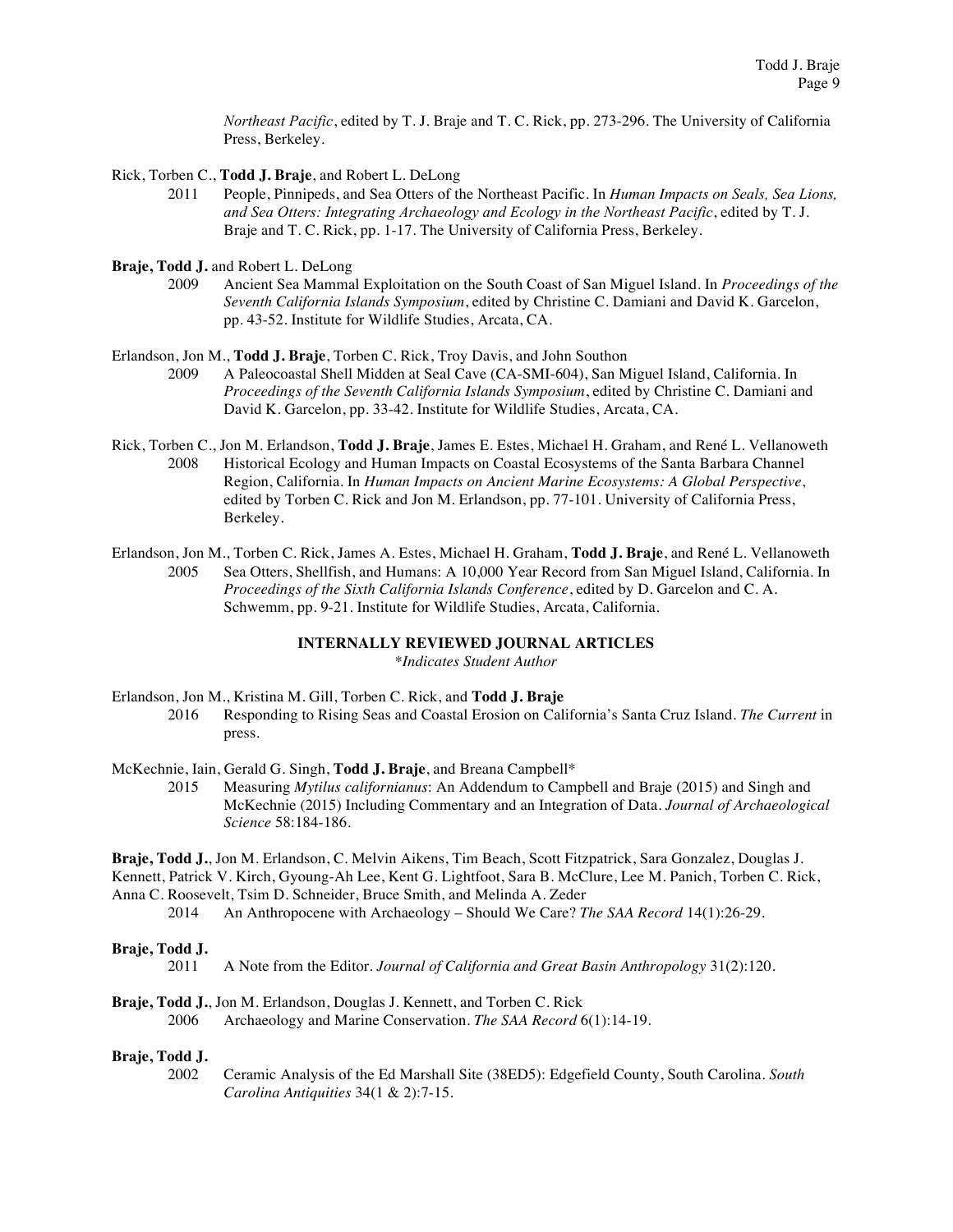## **INTERNALLY REVIEWED BOOK CHAPTERS**

*\*Indicates Student Author*

**Braje**, **Todd J.**, Jenna E. Peterson, Guy L. Tasa, Dustin G. Kennedy, and Misty Penton

2008 4000 Years of Shellfish Exploitation at Boiler Bay State Park, Oregon. In *Dune, Headlands, Estuaries, and Rivers: Current Archaeological Research on the Oregon Coast*, edited by Guy L. Tasa and Brian L. O'Neill, pp 83-94. Association of Oregon Archaeologists Occasional Papers No. 8, Eugene, Oregon.

## **Braje, Todd J.**

2007 Suboperation 6 Complex: A Middle Formative Midden. In *San Estevan Archaeological Project 2005: Report to the Department of Archaeology, Belmopan, Belize*, edited by Robert M. Rosenswig, pp. 53-60. Institute of Mesoamerican Studies, Occasional Publication No. 14, The University at Albany, New York.

## **PUBLICATIONS IN REVIEW**

*\*Indicates Student Author*

Campbell, Breana\*, **Todd J. Braje**, Stephen G. Whitaker

n.d. Trans-Holocene Human Impacts on California Mussels (*Mytilus californianus*): Historical Ecological Management Implications from the Northern Channel Islands. In *Multispecies Archaeology*, edited by Suzanne E. Pilaar Birch. Taylor & Francis Books, Milton Park, UK.

Erlandson, Jon M., Thomas Rockwell, **Todd J. Braje**, Terry Joslin, Brent Leftwich, John Ruiz, David Stone, and Ken Victorino

n.d. CA-SBA-56: An 'Oak Grove' and 'Canaliño' Site on the Margins of the Goleta Lagoon, California. In *Archaeology of the Goleta Slough*, edited by Michael Glassow. Santa Barbara Museum of Natural History, Santa Barbara.

## **BROAD AUDIENCE PUBLICATIONS**

## **Braje, Todd J.,** and Matt Lauer

2013 Keeping Our Oceans Sustainable is Critical. *San Diego Union Tribune* August 23.

## **BOOK REVIEWS**

## **Braje, Todd J.**

2016 *Rivers, Fish, and the People: Tradition, Science, and Historical Ecology of Fisheries in the American West*, edited by Pei-Lin Yu. *American Antiquity* in press.

## **Braje, Todd J.**

2015 *New Histories of Pre-Columbian Florida*, edited by Neill J. Wallis and Asa R. Randall. *American Anthropologist* in press.

#### **Braje, Todd J.**

2014 *The Archaeology and Historical Ecology of Small Scale Economies*, edited by Victor D. Thompson and James C. Waggoner Jr. *Journal of Anthropological Research* 70:476-477.

#### **Braje, Todd J.**

2013 *Shifting Baselines: The Past and the Future of Ocean Fisheries*, edited by Jeremy B.C. Jackson, Karen E. Alexander, and Enric Sala. *Journal of Island and Coastal Archaeology* 8:315-316.

## **Braje, Todd J.**

2012 *California's Ancient Past: From the Pacific to the Range of Light*, by Jeanne E. Arnold and Michael R. Walsh. *Journal of Archaeological Research* 68:288-289.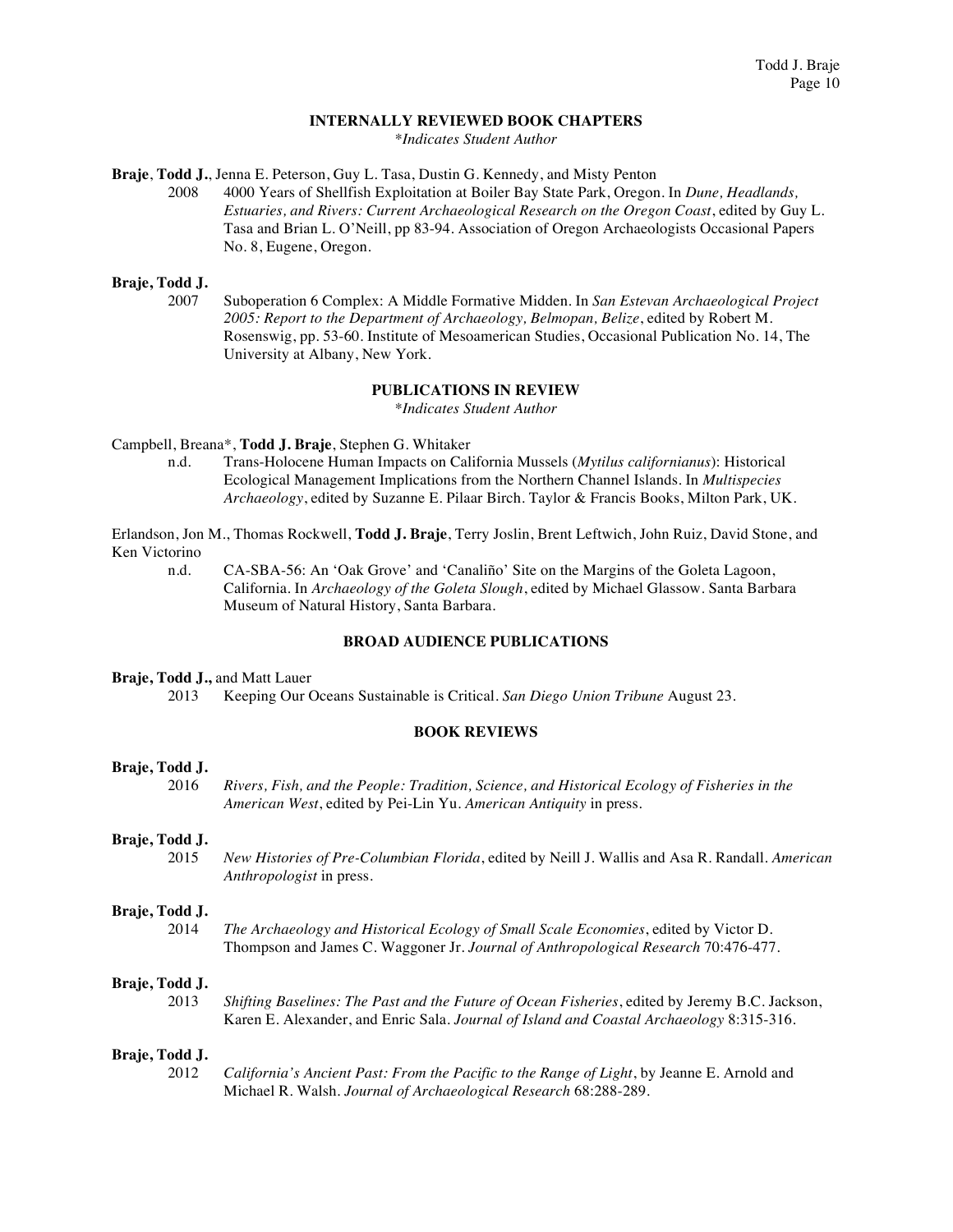## **Braje, Todd J.**

| 2010 | The Punta Arena Site: Early and Middle Holocene Cultural Development on Santa Cruz Island, |
|------|--------------------------------------------------------------------------------------------|
|      | by Glassow et al. Journal of California and Great Basin Anthropology 30(1):87-88.          |

#### **Braje, Todd J.**

2009 *The Chumash World at European Contact: Power, Trade, and Feasting Among Complex Hunter-Gatherers*, by Gamble, Lynn H. *American Anthropologist* 111(4):529.

## **Braje, Todd J.**

2008 *Life on the Dunes: Fishing, Ritual, and Daily Life at Two Late Period Sites on Vizcaino Point*, by Fagan et al. *Journal of Island and Coastal Archaeology* 3(2):288-290.

#### **GRANTS AND FELLOWSHIPS**

2016 *Pioneering Archaeological Reconnaissance of Islas Los Coronados, Baja, Mexico*. San Diego State University Microgrant (\$500.00), PI.

2016 *Long-Term Human Environmental Interactions on Northwestern Santa Cruz Island, California*. San Diego State University Undergraduate Research Mini-Grant (\$977.95), PI with protégé William Huey.

2015 *Archaeological and Biological Assessment of Submerged Landforms off the Pacific Coast*. Bureau of Ocean Energy Management, (\$599,991), PI.

2015 *Long Term Cultural-Ecological Change on Simbo, Solomon Islands: The Historical Ecology of Marine and Terrestrial Ecosystems*. San Diego State University Grants Program (\$10,000), PI.

2015 *Simbo Island, Earth Island: Building a Model of Long Term Human-Environmental Interactions in the Remote Solomon Islands*. The President's Leadership Fund at San Diego State University (\$7,102), Co-PI.

2015 *Archaeology and Historical Ecology in the Age of the Anthropocene*. San Diego State University Critical Thinking Grant (course release), PI.

2014 *Five Thousand Years of Human Impacts on California Mussels (*Mytilus californianus*): Historical Ecological Management Implications from the Northern Channel* Islands. COAST Graduate Student Research Award (\$3000), Breana Campbell PI, Braje Faculty Mentor.

2014 *9500 Years of California Mussel (*Mytilus californianus*) Size Changes on San Miguel Island, California*. COAST Undergraduate Student Research Award (\$423), Chyna Lee PI, Braje Faculty Mentor.

2014 COAST Seminar Speaker Series Award. (\$680), PI.

2013 *Chinese Abalone Fishermen of Santa Cruz Island, California*. Channel Islands National Park (\$2,798.68), PI.

2012 *Investigations at the Historic Village of* Qshiwqshiw*: Applying Archaeology to Marine Ecosystem Restoration*. San Diego State University Grants Program (\$9,850), PI.

2011 *Historic Fishing Sites on Santa Rosa Island*. Western National Parks Association (\$6,410), PI.

2009 *The Archaeology and Historical Ecology of Northern Channel Island Ecosystems*. President McCrone Promising Scholar Award Humboldt State University (\$1500), PI.

2009 *Historic Preservation and Archaeology in Granada, West Indies*, Humboldt State University, Research Scholarship & Creative Activity Grant (\$4984), PI.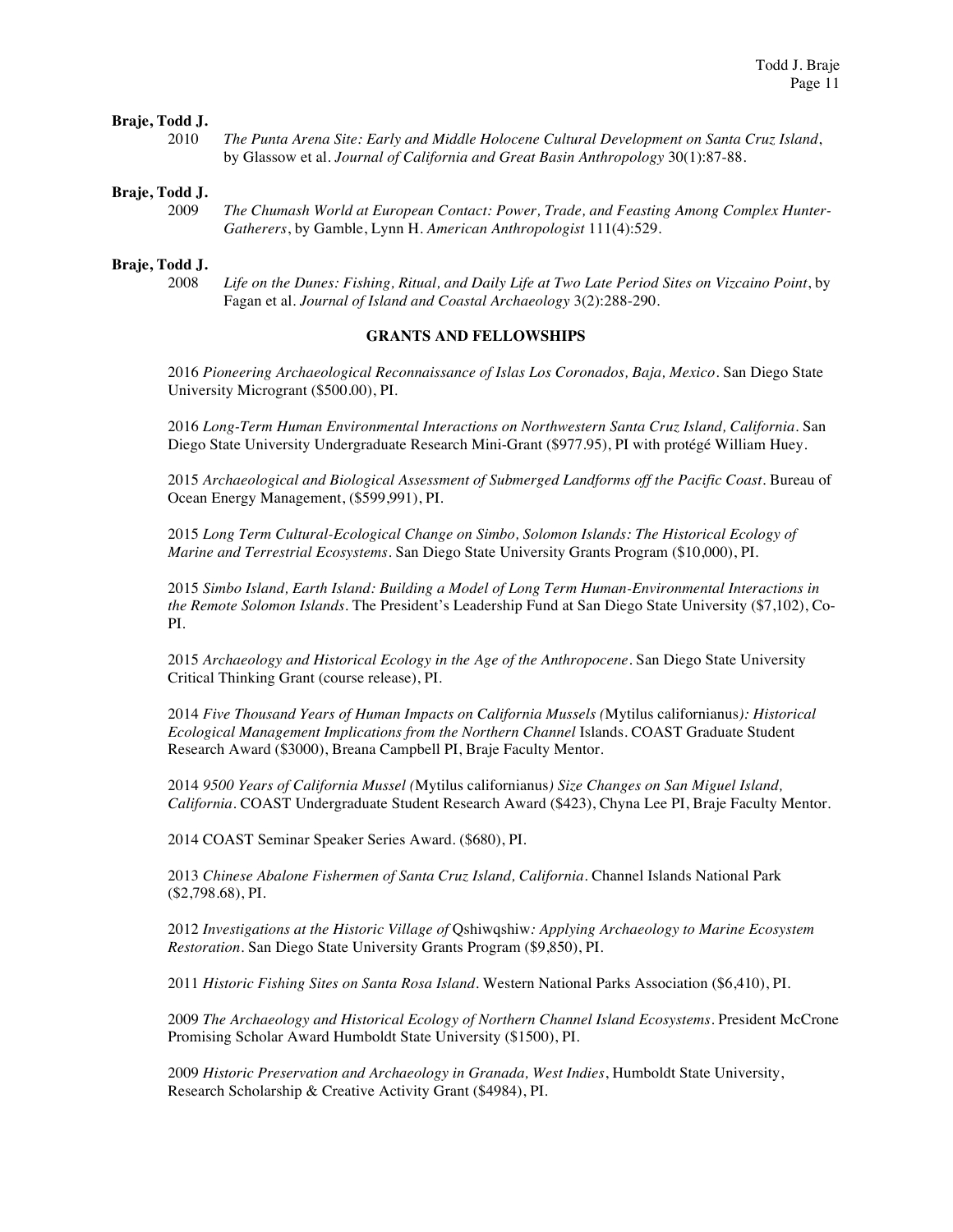2007 *The Archaeology and Historical Ecology of Point Bennett, San Miguel Island, California*. Western National Parks Association (\$7495), Co-PI with J.M. Erlandson.

2006 *An Archaeological Survey of the South Coast of San Miguel Island, Channel Islands National Park, California*. National Park Service (\$5000), Co-PI with J.M. Erlandson.

2006. *Proposed Salvage and Study Plan for 9500 Year Old Eroding Human Remains from CA-SMI-608, San Miguel Island, California*. National Park Service (\$7056), Co-PI with J.M. Erlandson.

2006 *Archaeology, Human Impacts, and Historical Ecology on San Miguel Island, California*. National Science Foundation Dissertation Improvement Grant (\$11,981), Co-PI with J.M. Erlandson.

2004 *Historical Ecology and Archaeology on San Miguel Island, California*. Western National Parks Association (\$7455), Co-PI with J.M. Erlandson.

2004 *10,000 Years of Ecological Interaction between Humans, Otters, Shellfish, and Kelp Forests: The Archaeology and Historical Ecology on San Miguel Island, California*. Mia J. Tegner Historical Ecology Grant (\$5895), Co-PI with J.M. Erlandson.

2004 *An Archaeological Survey of the South Coast of San Miguel Island, Channel Islands National Park, California*. Mediterranean Coast Research Learning Center Grant (\$10,584), Co-PI with J.M. Erlandson.

## **PROFESSIONAL SYMPOSIA ORGANIZED**

## **Braje, Todd J.**

2013 When Humans Dominated the Earth: Archaeological Perspectives on the Anthropocene. Symposium organized for the  $78<sup>th</sup>$  Annual Meeting of the Society for American Archaeology, Honolulu, HI.

## **Braje, Todd J.**

2012 California's Contribution to Conservation Biology. Symposium organized for the  $46<sup>th</sup>$  Annual Meeting of the Society for California Archaeology, San Diego, CA.

**Braje, Todd J.** and Torben C. Rick (co-organizers)

2008 The Archaeology and Historical Ecology of Seals, Sea Lions, and Sea Otters of the North Pacific. Symposium organized for the  $73<sup>rd</sup>$  Annual Meeting of the Society for American Archaeology, Vancouver, B.C.

## **CONFERENCE ABSTRACTS (PRESENTED WHEN FIRST AUTHOR)** *\*Indicates Student Author*

**Braje, Todd J.**, Jon M. Erlandson, Kristina Gill, Christopher S. Jazwa, Nicholas Jew, Douglas J. Kennett, Leslie Reeder-Myers, and Torben C. Rick

2016 Social-Ecological Resilience on California's Northern Channel Islands: The Trans-Holocene Record from Paleocoastal Mariners to Complex Hunter-Gatherers. In *Society for American Archaeology 81st Annual Meeting.*

**Braje, Todd J.**, Torben C. Rick, Paul Szpak, Seth Newsome, and Emma Elliott-Smith\*

2016 The Past, Present, and Future of the Southern California Sheephead (*Semicossyphus pulcher*) Fishery. In *Society for Applied Anthropology 76th Annual Meeting*.

- Bentz, Linda\*, and **Todd J. Braje**
	- 2016 Life and Death on the Edge: 19<sup>th</sup> Century Chinese Abalone Fisheries on California's Channel Islands. In *2016 Annual Conference of the Society for Historical Archaeology*.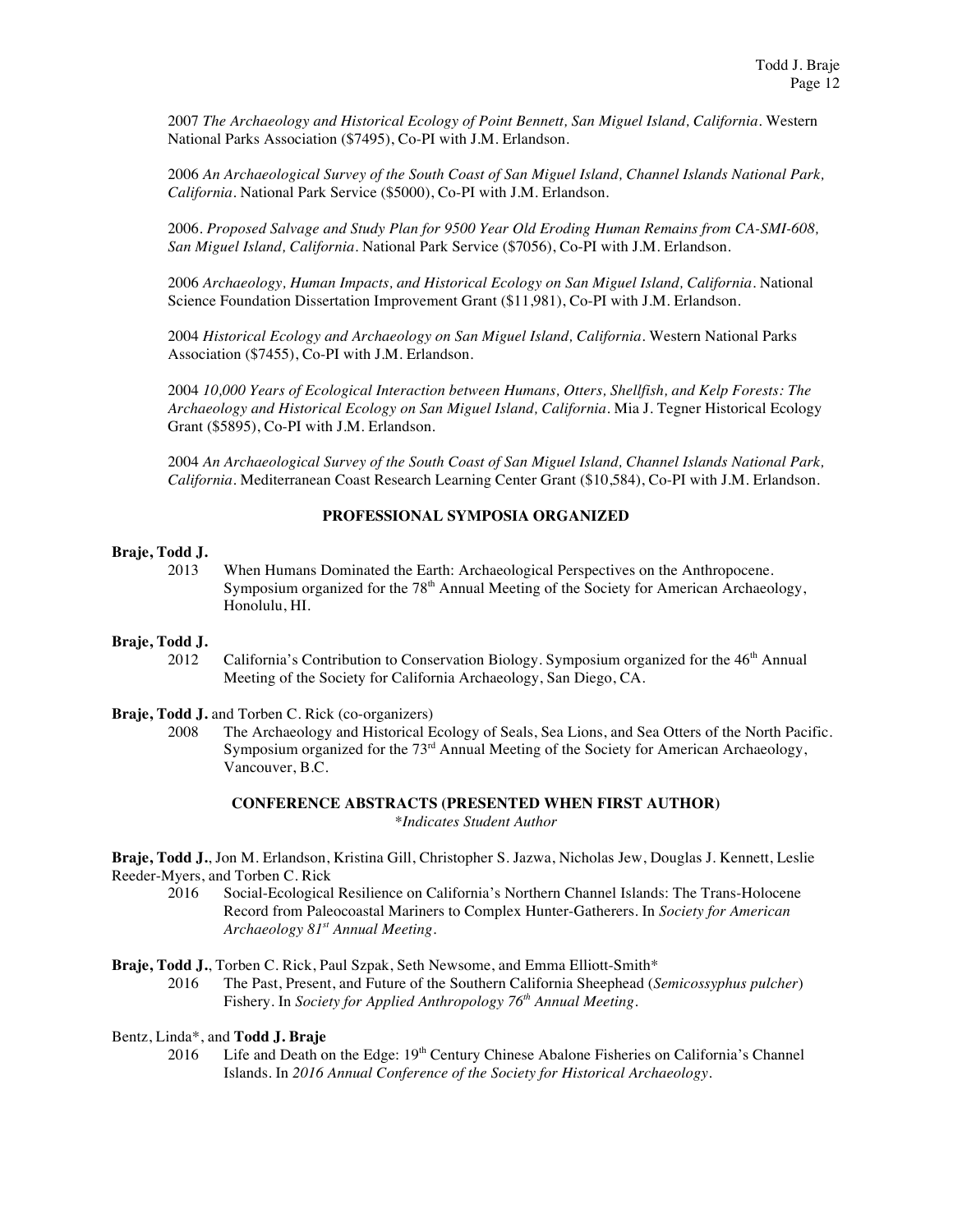Rick, Torben, Amira Ainis\*, **Todd Braje**, Jon Erlandson, Kristina Gill, Courtney Hofman, Nicholas Jew, and Leslie Reeder-Myers

2016 California's Channel Islands as a Model System for Understanding the Historical Ecology of Islands. In *Society for American Archaeology 81st Annual Meeting*.

### **Braje, Todd J.**

2015 12,000 Years of MCLs on California's Northern Channel Islands: From Paleolithic Workshops to Chinese Abalone Fishing Camps. In *2015 Maritime Cultural Landscape Symposium*.

#### **Braje, Todd J.**

2015 Ten Thousand Years of Black Abalone (*Haliotis cracherodii*) Fishing Along California's Channel Islands: Implications for Restoration Site Selection. In *38th Annual Conference of the Society of Ethnobiology*.

#### Campbell, Breana\*, and **Todd J. Braje**

2015 Trans-Holocene Human Impacts on California Mussels (*Mytilus californianus*): Historical Ecological Management Implications from the Northern Channel Islands. In *38th Annual Conference of the Society of Ethnobiology*.

## Bentz, Linda\*, and **Todd J. Braje**

2015 Fighting the Tigers: Chinese Mobility as Resistance during the Exclusion Era. In *Society for American Archaeology 80th Annual Meeting*.

#### **Braje, Todd J.**

2015 Defining Marginality Under Shifting Baselines: Historical Transformations of California's Northern Channel Island Ecosystems. In *Society for American Archaeology 80th Annual Meeting*.

## **Braje, Todd J.**, and Torben C. Rick

2015 Identifying Specialized Historical Fishing Camps on the Northern Channel Islands: An Application of AMS Radiocarbon Dating? In *Society for California Archaeology 49th Annual Meeting.*

**Braje, Todd J.**, Kevin Smith\*, Breana Campbell\*, and Daniel Calvani\*

- 2014 The California Sheephead (*Semicossyphus pulcher*) Fishery: Past, Present, and Future. In *Society for American Archaeology 79th Annual Meeting*.
- Jazwa, Christopher, **Todd J. Braje**, Jon Erlandson, and Douglas Kennett
	- 2014 Central Place Foraging and Shellfish Processing on California's Northern Channel Islands. In *Society for American Archaeology 79th Annual Meeting*.

## **Braje, Todd J.**, and Jon M. Erlandson

2013 Humans and the Acceleration of Animal and Plant Extinctions. In *Society for American Archaeology 78th Annual Meeting*.

#### Bentz, Linda\*, **Todd J. Braje**, and Julia J. Costello

2013 Chinese Abalone Fishermen on the Channel Islands. In *Society for California Archaeology 47th Annual Meeting.*

#### **Braje, Todd J.**

2012 The Archaeology and Historical Ecology of *Qshiwqshiw*. In *8th California Islands Symposium*.

#### **Braje, Todd J.**, and Riley Buehler\*

2012 Fishing Baselines from Past to Present: Methodological Applications of Zooarchaeology. In *Society for California Archaeology 46th Annual Meeting.*

Bond, Kristina\*, **Todd J. Braje**, Jon M. Erlandson, Torben C. Rick, Gaia Dragosani\*, and Marlyn Montgomery\*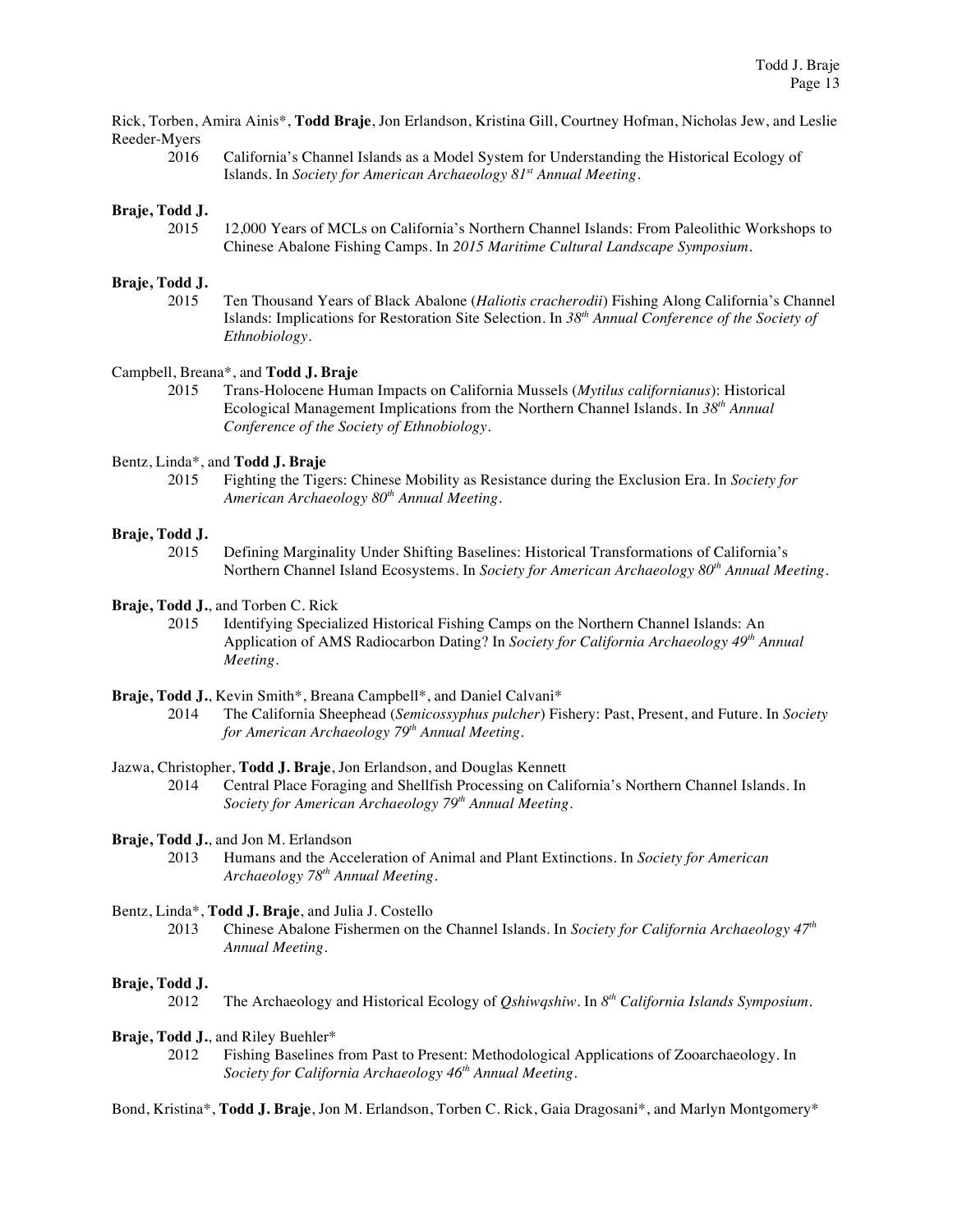2011 Anthropogenic Forcing on the Structure of Intertidal and Near Shore Ecosystems: Evidence from Otter Point, San Miguel Island. In *Society for American Archaeology 76th Annual Meeting*.

**Braje, Todd J.**, Jon M. Erlandson, and Torben C. Rick

2011 Paleocoastal Technologies on California's Northern Channel Islands. In *Soceity for American Archaeology 76th Annual Meeting*.

Erlandson, Jon M., Torben C. Rick, and **Todd J. Braje**

2011 Archaeology, Historical Ecology, and Marine Conservation: A Case Study from California's Channel Islands. In *Second International Marine Conservation Congress*.

Anderson, Megan E.\*, **Todd J. Braje**, and Torben C. Rick

2010 The Erosion of Archaeological Sites by Seals and Sea Lions on the Northern Channel Islands: Conflicts in Natural and Cultural Resource Management. In *Society for California Archaeology 44th Meeting.*

**Braje, Todd J.**, and Torben C. Rick

- 2010 Transition and Evolution During the Middle Holocene on the Northern Channel Islands. In *Society for American Archaeology 75th Annual Meeting*.
- Erlandson, Jon M., **Todd J. Braje**, Phillip Walker, Tom Rockwell, and Thomas Stafford 2010 Tuqan Man: Discovery, Context, and Chronology of a 9500 Year Old PaleoAmerican Skeleton from San Miguel Island, California. In *Society for American Archaeology 75th Annual Meeting*
- Rick, Torben C., and **Todd J. Braje**
	- 2010 What is Natural and What is Anthropogenic in the Historical Ecology of California's Channel Islands. In *Society for American Archaeology 75th Annual Meeting*.
- **Braje, Todd J.**, Jon M. Erlandson, and Torben C. Rick
	- 2009 Red Abalone, Sea Otters, and Kelp Forest Ecosystems on Historic Period San Miguel Island, California. *Society for California Archaeology 43rd Annual Meeting*.
- **Braje, Todd J.**, Jon M. Erlandson, and Torben C. Rick
	- 2009 The Formation and Distribution of Large Shellmounds on California's Northern Channel Islands. In *Society for American Archaeology 74th Annual Meeting*.
- Anderson, Megan E.\*, Alejandra P. Jimenez\*, Kathryn Johnson\*, Kiri Buppert\*, and **Todd J. Braje** 2009 The Archaeology of Small Things: Mass Harvesting on San Miguel Island, California. *Society for California Archaeology 43rd Annual Meeting*.
- **Braje, Todd J.** and Robert L. DeLong
	- 2008 Ancient Sea Mammal Exploitation on the South Coast of San Miguel Island: Implications for Modern Populations and Human-Induced Impacts. *The Seventh California Islands Symposium*.
- **Braje, Todd. J.**, Torben C. Rick, and Jon M. Erlandson
	- 2008 Crossing the Furry Divide: The Archaeology and Historical Ecology of California Channel Island Sea Mammals. *Society for American Archaeology 73rd Annual Meeting*.
- Erlandson, Jon M., **Todd J. Braje**, Torben C. Rick, John Southon, and Troy Davis
	- 2008 The Archaeology of Seal Cave: A Paleocoastal Shell Midden on San Miguel Island, California. *The Seventh California Channel Islands Symposium*.
- Rick, Torben, C. and **Todd J. Braje**
	- 2008 People, Pinnipeds, and Sea Otters of the Northeast Pacific. *Society for American Archaeology 73rd Annual Meeting*.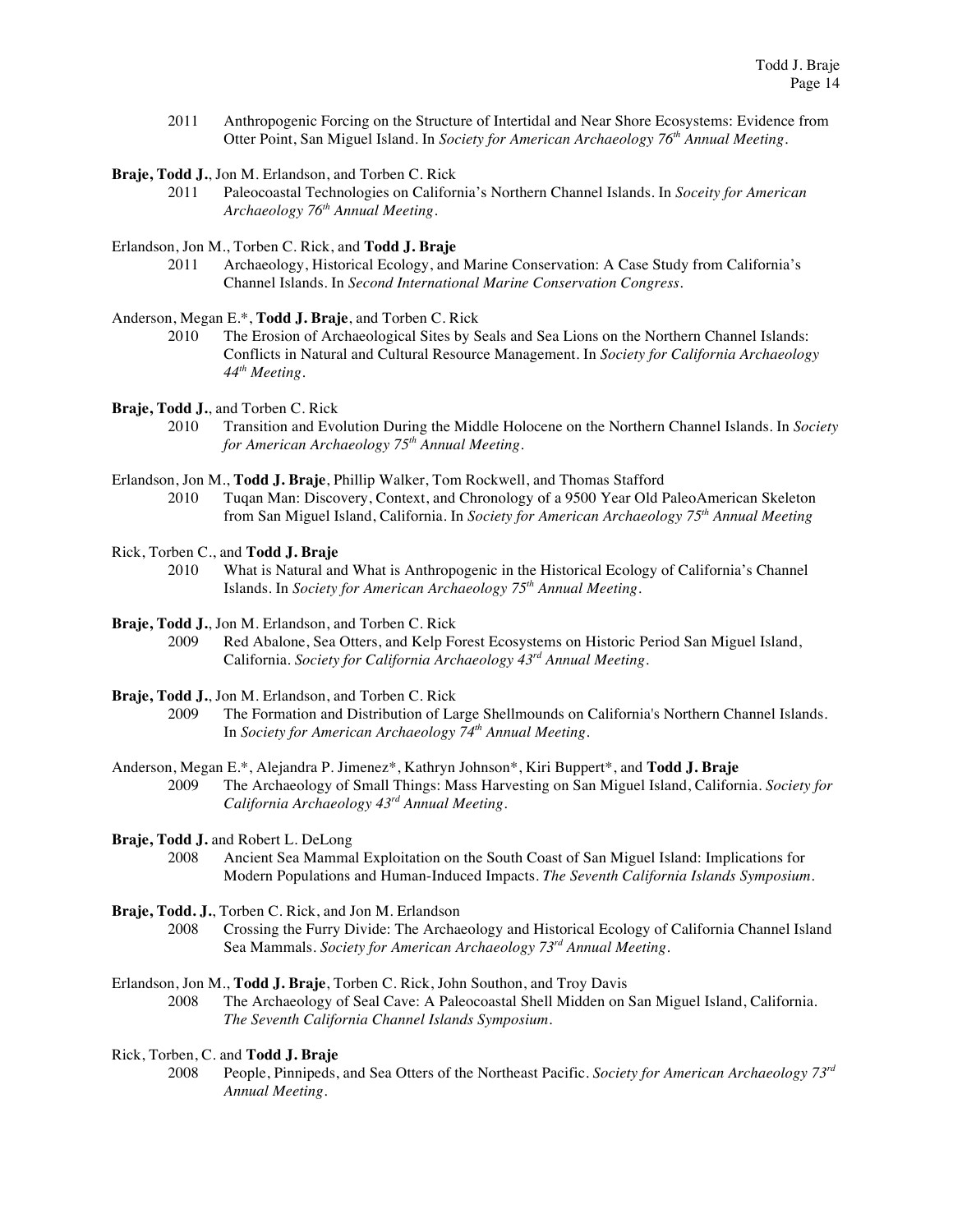Kennett, Douglas J., Jon M. Erlandson, **Todd J. Braje**, and Brendan Culleton

2007 Exploring the Human Ecology of the Younger Dryas Extraterrestrial Impact Event. *Meeting of the American Geophysical Union*.

Erlandson, Jon M., Douglas J. Kennett, James Kennett, **Todd J. Braje**, and Brendan Culleton

2007 The Younger Dryas ET Impact Thoery and Terminal Pleistocene Mammalian Extinctions in North America. *Meeting of the American Geophysical Union*.

**Braje, Todd J.**, Kenneth W. Gobalet, and Jereme Gaeta

- 2007 Middle Holocene Fishing Strategies on the South Coast of San Miguel Island, California. *Society for American Archaeology 72nd Annual Meeting*.
- Erlandson, Jon M., Douglas J. Kennett, Philip Walker, **Todd J. Braje**, and Rebecca Richman
	- 2007 Burial Caves and the Island Chumash: Antiquity of a Channel Islands Ritual Practice. *Society for American Archaeology 72ndt Annual Meeting.*

**Braje, Todd J.** and Jon M. Erlandson

- 2006 Signatures of Specialization: Comparing Historic and Prehistoric Abalone Middens on San Miguel Island. *Society for California Archaeology 40th Annual Meeting*.
- **Braje**, **Todd J.**, Jon M. Erlandson, Torben C. Rick
	- 2006 Fishing in the Long Durée: A Global Perspective on the Antiquity of Fishing. *Society for American Archaeology 71st Annual Meeting.*
- Erlandson, Jon M., **Todd J. Braje**, Matthew DesLauries, Torben C. Rick, and René L. Vellanoweth 2006 Paleocoastal Occupations on the Islands of California. *Society for American Archaeology 71st Annual Meeting.*
- **Braje, Todd J.** and Jon M. Erlandson
	- 2005 Historical Abalone Fishers of San Miguel Island, California. *Society for California Archaeology 39th Annual Meeting*.
- Erlandson, Jon M., **Todd J. Braje**, and René L. Vellanoweth
	- 2005 Chumash Rock Features at CA-SBA-73: Managing and Mitigating Under Fire. *Society for California Archaeology 39th Annual Meeting*.

**Braje, Todd J.**, Douglas J. Kennett, and Jon M. Erlandson

- 2005 Trans-Holocene Subsistence Changes and Human Impacts on a Marine Ecosystem on Santa Rosa Island, California. *Society for American Archaeology 70th Annual Meeting*.
- Rick, Torben C., Jon M. Erlandson, **Todd J. Braje**, Michael H. Graham, and René Vellanoweth 2005 Historical Ecology and Human Impacts on Coastal Ecosystems of the Santa Barbara Channel Region, California. *Society for American Archaeology 70th Annual Meeting*.

Erlandson, Jon M. and **Todd J. Braje**

2004 The Archaeology of CA-SBA-56: A Milling Stone and Canalino Site on the Goleta Estuary *Society for California Archaeology 38th Annual Meeting*.

**Braje, Todd J.**, Jon M. Erlandson, and Torben C. Rick

2004 Going South: Rethinking Subsistence Along San Miguel's Southern Coast. *Fifty-Seventh Annual Meeting of the Northwest Anthropological Conference*.

## **INVITED LECTURES**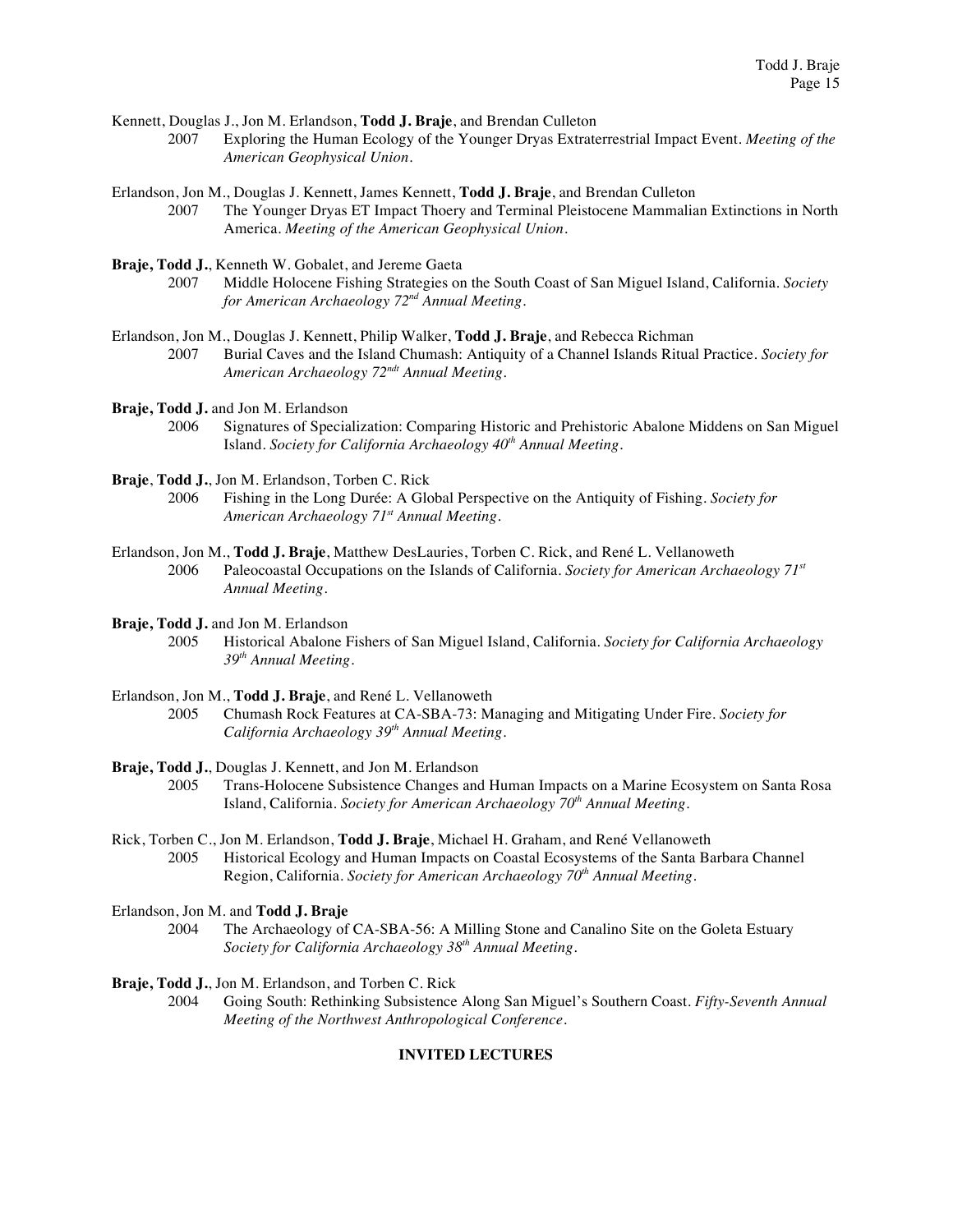2016 Searching for the Earliest Peoples of Santarosae: Reconstructing the Paleocoastal Landscapes of the Northern Channel Islands. From Sea to Shore Lecture Series, Channel Islands National Park, August 11, 2016.

2016 Why Does History Matter in the Age of the Anthropocene?: Historical Ecological Case Studies from California's Channel Islands, University of California, San Diego, April 21, 2016.

2016 13,000 Years of Maritime Cultural Landscapes on California's Northern Channel Islands. Archaeological Institute of America, Riverside, CA, February 27, 2016.

2015 Archaeology, Historical Ecology, and Biogeography in the Anthropocene: Case Studies from California's Channel Islands. San Diego State University Department of Geography Colloquia Series. San Diego, CA, September 25, 2015.

2014 The Intersection of Archaeology and Restoration Biology in the Age of the Anthropocene. Pacific Coast Archaeological Society. Irvine, CA, March 13, 2014

2013 Life in a Chumash Village: 500 Years on Eastern Santa Rosa Island. From Sea to Shore Lecture Series, Channel Islands National Park, November 13, 2013.

2013 Stone Age Hunters in a New World. San Diego Comic Fest, October 6, 2013.

2013 From Abalone to Seals to Foxes: Archaeology as a Tool for Managing California's National Resources. San Diego County Archaeological Society, June 22, 2013.

2013 Paradigm Shifts and the Peopling of the New World: Perspectives from the California Coast. Landmarks of American History and Culture Workshop, San Diego Maritime Museum. Funded by the National Endowment for the Humanities, June 18, 2013.

2013 Archaeology and Historical Ecology on the Northern Channel Islands: Applications for Resource Management. Channel Islands Marine Sanctuary Advisory Council, May 17 2013.

2013 Seafaring, Spear Points, and the Peopling of the New World: Perspectives from the California Coast. San Diego Archaeological Center, March 9, 2013.

2013 From Colonization to First Contact: Archaeological and Historical Ecological Lessons from California's Channel Islands. Keynote Speaker, Annual Meeting of the Torrey Pines Association, February 24, 2013.

2012 From Research to Publication. San Diego State's Center for Latin American Studies Research Workshop Series. San Diego, CA, May 4, 2012.

2012 From Pleistocene Voyagers to Complex Hunter-Gatherers: The Archaeology of the Channel Islands. Smithsonian Institute Workshop: Understanding Human Drivers of Ecological and Evolutionary Patters on the California Islands. Santa Barbara, CA, March 6, 2012.

2011 Asia to America by Boat?: Paleoecology and Stemmed Points along the North Pacific. *Second International Conference on the Great Migrations: Asia to America*. Columbia University, New York, NY, November 30, 2011.

2011 Shellfish for the Celestial Kingdom: The Archaeology of Chinese Abalone Fishing on the Northern Channel Islands. From Shore to Sea Lecture Series, Channel Islands National Park, Ventura, CA, November 9, 2011.

2011 Long-Term Human-Environmental Interactions on the Southern California Coast. Early San Diego Regional History Conference, San Diego, CA, November 5, 2011.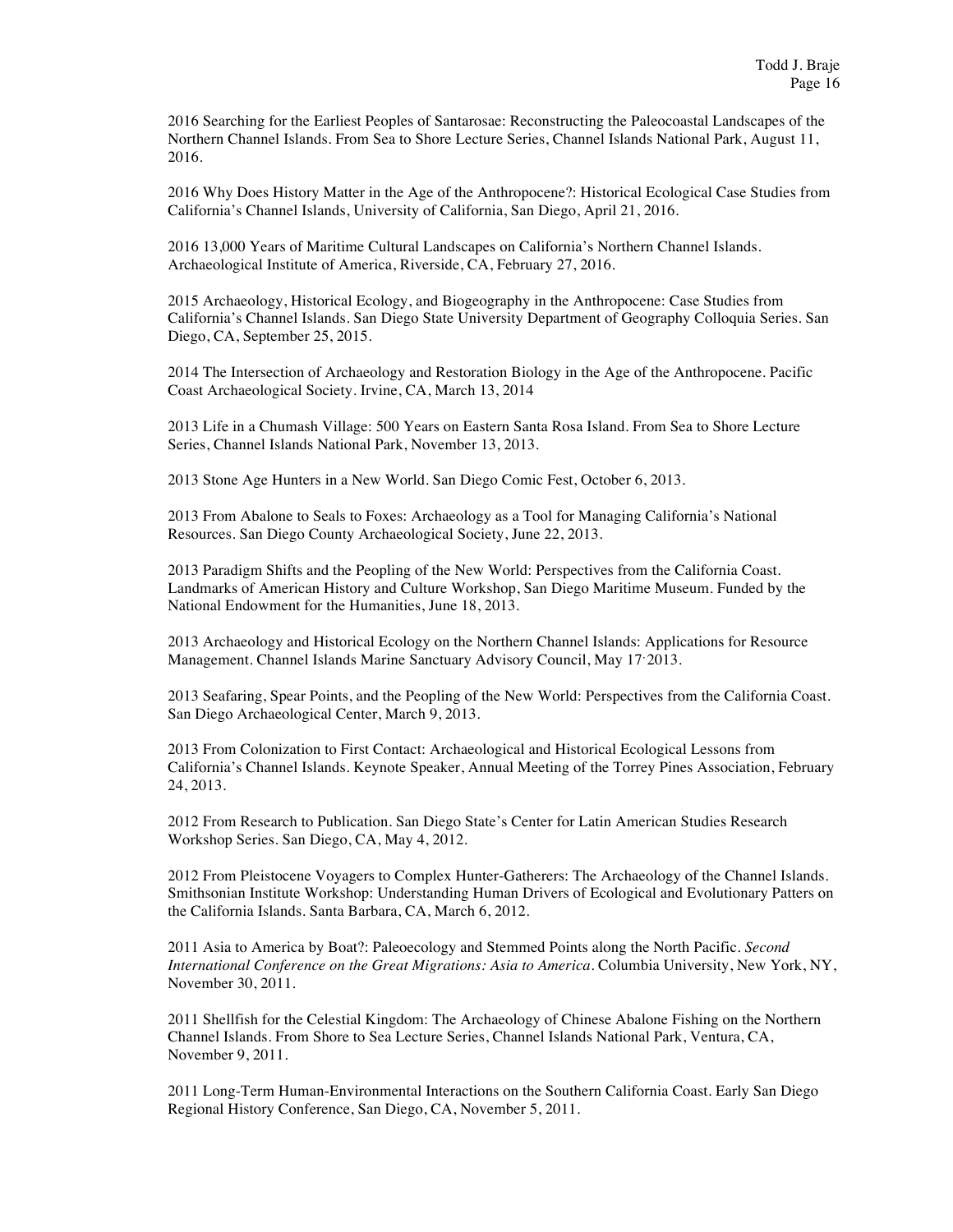2011 From Past to Present: Applications of Archaeology in Southern California. San Diego History Center Lecture Series, San Diego, CA, August 30, 2011.

2011 Historical Ecology in Practice: Defining the Evolution of Red Abalone Fisheries on California's Channel Islands. Portland State University Speaker Series, Portland, OR, January 6, 2011.

2010 Modern Lessons from Ancient Oceans: 13,000 Years of Maritime Hunting and Gathering on the Northern Channel Islands, CA, San Diego State University, San Diego, CA, December 2, 2010.

2010 From Asia to the Americas by Boat? Paleoecology and Stemmed Points along the Northwest Pacific, Humboldt State University, Department of Anthropology Research Series, Arcata, CA, May 4, 2010.

2010 Historical Ecology and Ancient Human Impacts on Marine Ecosystems of California's Channel Islands, Humboldt State University, Distinguished Faculty Awards Presentation, Arcata, CA, April 27, 2010.

2009 The Peopling of the New World: A California Perspective, Humboldt State University Archaeology Club Speaker Series, Arcata, CA, November 12, 2009.

2009 Modern Lessons from Ancient Oceans: 13,000 Years of Maritime Hunting and Gathering on the Northern Channel Islands, California, Skidmore College, Saratoga Springs, NY, February 2, 2009.

2008 Dating the Past. Guest Lecturer, *Anth 361: Human Evolution*, University of Oregon, Eugene, OR, April 10, 2008.

2008 Long-term Continuity and Resilience of Red Abalone Fisheries on California's Northern Channel Islands: An Archaeology, Historical Ecology, and Human Impacts Case Study, The Ohio State University, Columbus, OH, February 15, 2008.

2008 Applied Archaeology: A Case Study in Politics, Historical Ecology, and Modern Fisheries Management. Guest Lecturer, *Anth 310: Politics in Anthropology*, University of Oregon, Eugene, OR, February 12, 2008.

2008 Archaeology, Historical Ecology, and Ancient Human Impacts on San Miguel Island, California. Department of Sociology, Anthropology, and Criminology, University of Northern Iowa, Cedar Falls, IA, January 31, 2008.

2008 Long-term Continuity and Resilience of Red Abalone Fisheries on California's Northern Channel Islands. *Department of Anthropology Colloquium Series*, University of Oregon, Eugene, OR, January 25, 2008.

2006 Human Impacts on Marine Ecosystems. Department of Anthropology Poster Presentation, University of Oregon, Eugene, OR, February 27, 2006.

2006 Archaeological Excavations at San Estevan, Belize. Guest Lecturer, *Anth 352: The Ancient Maya*, University of Oregon, Eugene, OR, February 27, 2006.

2005 Archaeology as Historical Ecology. Guest Lecturer, *Anth 150: Introduction to Archaeology*, University of Oregon, Eugene, OR, November 28, 2005.

2005 Archaeology and Historical Ecology: Methods and Theory. Guest Lecturer, *Anth 340: Fundamentals of Archaeology*, University of Oregon, Eugene, OR, February 31, 2005.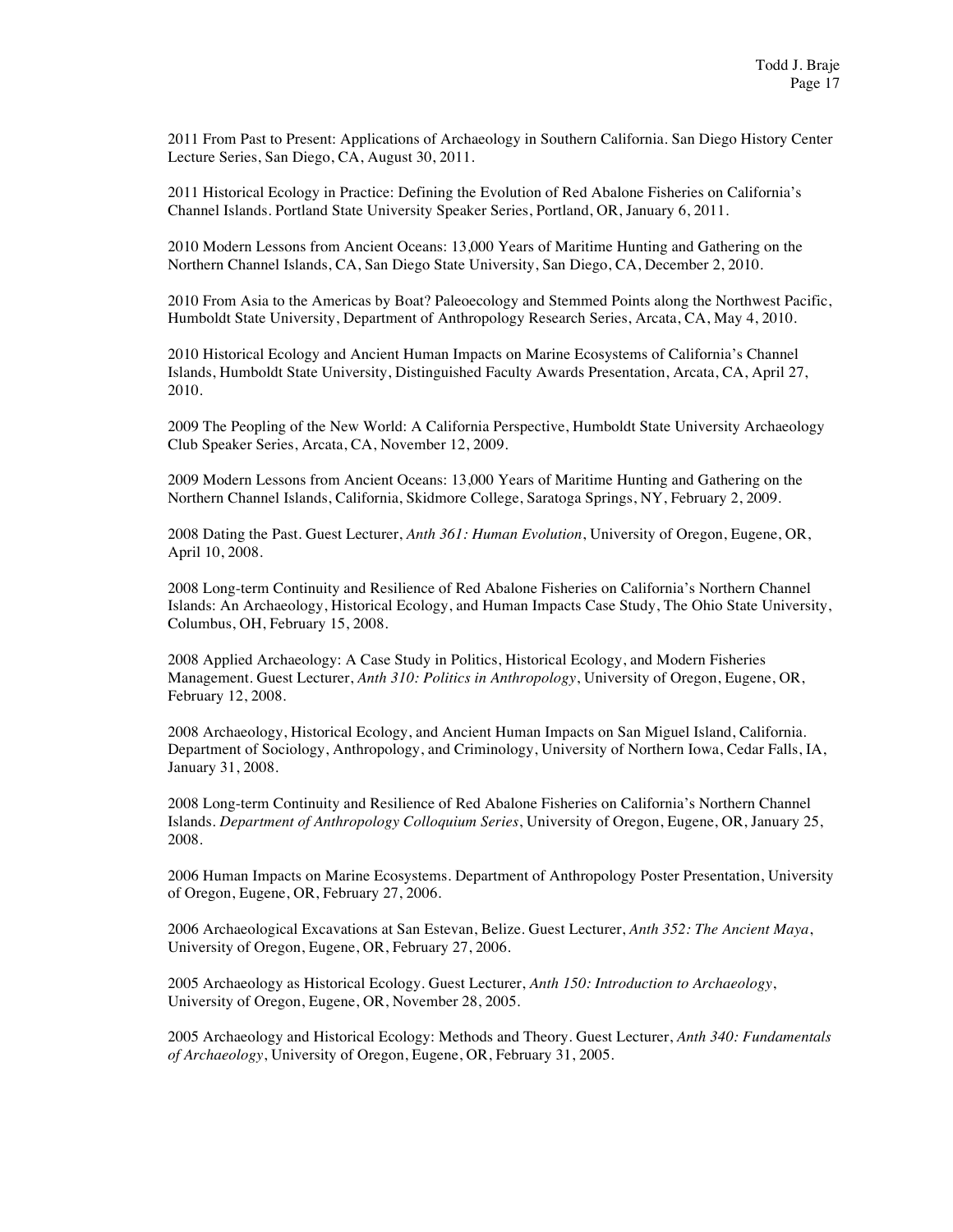2005 Linking the Present and the Past: Archaeology and Historical Ecology on San Miguel Island, California. *Department of Anthropology Colloquium Series*, University of Oregon, Eugene, OR, January 28, 2005.

## **TECHNICAL REPORTS**

*\*Indicates Student Author*

Erlandson, Jon M., Kristina M. Gill, Torben C. Rick, and **Todd J. Braje**

Racing the Rising Tide: Coastal Erosion, Archaeology, and Historical Ecology on Western Santa Cruz Island. A report submitted to The Nature Conservancy, San Francisco, CA.

Rick, Torben, Jon Erlandon, Kristina Gill, Leslie Reeder-Myers, and **Todd J. Braje**

2014 Rapid Archaeological Assessment on Santa Cruz Island: GIS Modeling, Sea Level Rise, and Archaeological Survey. A report submitted to The Nature Conservancy, San Francisco, CA.

**Braje, Todd J.**, and Breana Campbell\*

2013 Archaeological Sampling and Radiocarbon Dating at *Qshiwqshiw* (CA-SRI-85 and -87), Santa Rosa Island, Channel Islands National Park, California. A report submitted to the National Park Service.

Glassow, Michael A., **Todd J. Braje**, Julia G. Costello, Jon M. Erlandson, John R. Johnson, Don P. Morris, Jennifer E. Perry, and Torben C. Rick

2010 Channel Islands National Park Archaeological Overview and Assessment. A report submitted to the National Park Service.

Erlandson, Jon M, and **Todd J. Braje**

2010 Who Was Tuqan Man? Archaeological Evidence for the Antiquity of Cultural Continuity on California's Northern Channel Islands. A report submitted to the National Park Service, the United States Navy, and the Santa Ynez Band of Chumash Indians.

Guy L. Tasa, Jenna E. Peterson, **Todd J. Braje**, Julia A. Knowles, and Thomas J. Connolly

2009 Archaeological Evaluation of Sites within the Boiler Bay State Park Guardrail Project (35LNC45, 35LNC100, and 35LNC101). Museum of Anthropology Report 2009-062. UO Museum of Natural and Cultural History, State Museum of Anthropology, University of Oregon, Eugene.

Guy L. Tasa, Jenna E. Peterson, **Todd J. Braje**, Julia A. Knowles, and Thomas J. Connolly

2009 Archaeological Evaluation of the Cape Arago Slide Project (35CS173): Cape Arago Highway (OR 240), Coos County, Oregon. Museum of Anthropology Report 2009-051. UO Museum of Natural and Cultural History, State Museum of Anthropology, University of Oregon, Eugene.

**Braje, Todd J.**, and Jon M. Erlandson<br>2009 The Archaeology and

- The Archaeology and Historical Ecology of Point Bennett, San Miguel Island, California. Submitted to the Western National Parks Association.
- Jon M. Erlandson, Phillip L. Walker, **Todd J. Braje**, Sabrina Sholts, Susan Kuzminsky, and Rebecca Richman 2008 A Summary of Information Relevant to Determining the Cultural Affiliation of Tuqan Man (CA-SMI-608 Burial 1). A report submitted to the National Park Service, the United States Navy, and the Santa Ynez Band of Chumash Indians.

**Braje, Todd J.**, Jon M. Erlandson, Phillip L. Walker, and Thomas W. Stafford Jr.

2008 Salvage Excavations and Preliminary Analysis of a 9500 Year Old Human Burial (Tuqan Man) from CA-SMI-608, San Miguel Island, California. A report submitted to the National Park Service, the United States Navy, and the Chumash Indian Community.

**Braje, Todd J.**, and Jon M. Erlandson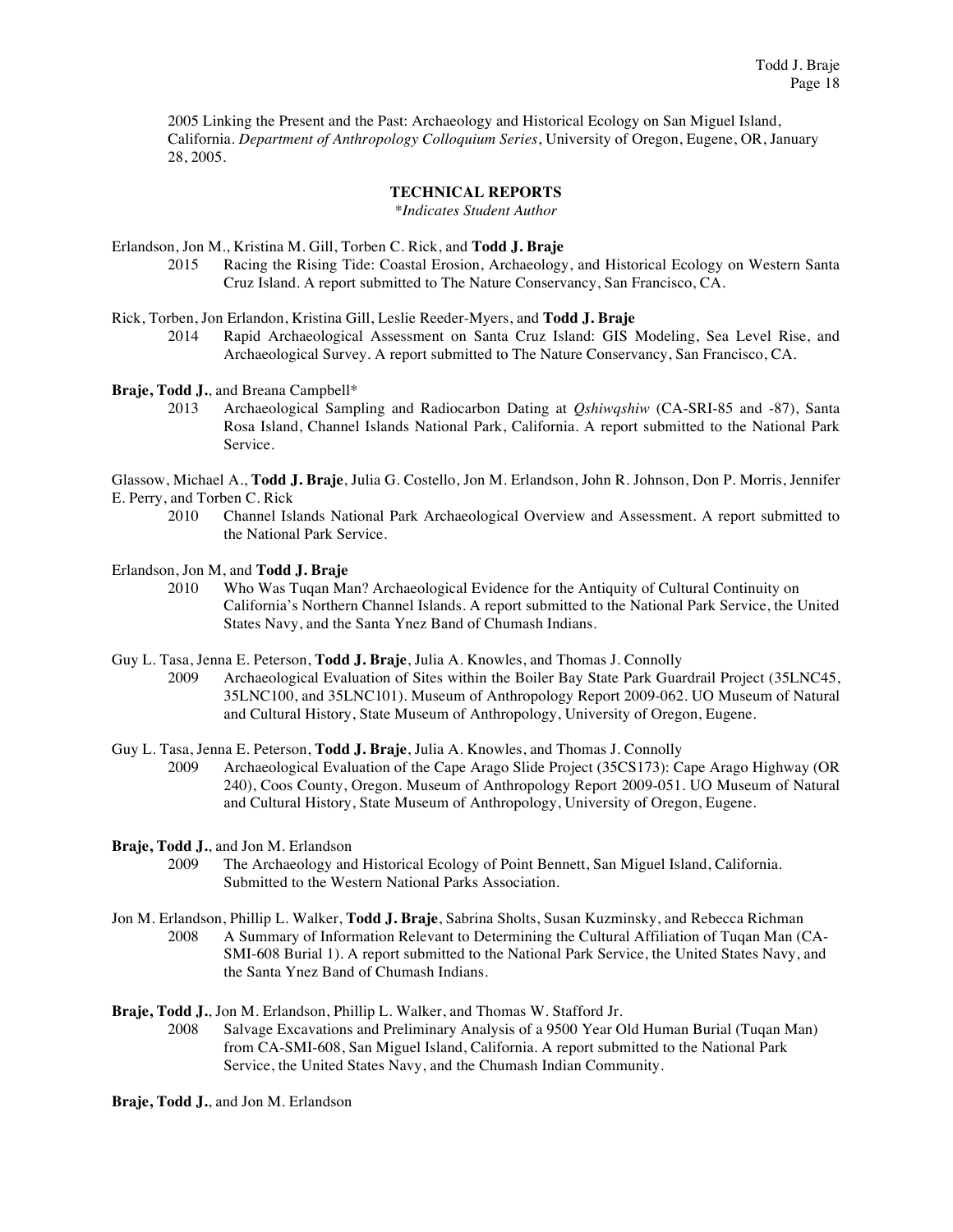2007 Archaeology and Historical Ecology on San Miguel Island, Channel Islands National Park, California. Final report submitted to Western National Park Association Grant #422391.

**Braje, Todd J.**, Jon M. Erlandson, and Phillip L. Walker

- 2007 Results of a Salvage Excavation Project: Human Remains from CA-SMI-608, San Miguel Island, California. A report submitted to the National Park Service, the United States Navy, and the Chumash Indian Community.
- O'Neill, Brian L., Jenna E. Peterson, Guy L. Tasa, **Todd J. Braje**, and Thomas J. Connolly 2006 Archaeological Investigations at the McCullough (Coos Bay) Bridge Site (35CS24), Coos County, Oregon. A report submitted to the Oregon Department of Transportation.

Erlandson, Jon M., Phillip L. Walker, **Todd J. Braje**

2006 Preliminary Report on the Excavation of an Early Human Burial at CA-SMI-608, San Miguel Island, California. A preliminary report submitted to the National Park Service, the United States Navy, and the Chumash Indian Community.

**Braje, Todd J.** and Jon M. Erlandson

2005 Archaeology and Historical Ecology on San Miguel Island, California. Submitted to Marine Conservation Biology Institute, Glen Ellen, California.

**Braje, Todd J.** and Jon M. Erlandson

2005 An Archaeological Survey of the South Coast of San Miguel Island, Channel Islands National Park, California. Submitted to Channel Islands National Park, Ventura, California.

Erlandson, Jon M., Jenna E. Peterson, and **Todd J. Braje**

- 2005 Archaeological Investigations at Strawberry Hill Wayside and Neptune State Park, Lane County, Oregon Coast: A preliminary report submitted to the Oregon State Parks and Recreation Department.
- Tasa, Guy L., **Todd J. Braje**, and Thomas J. Connolly
	- 2004 Archaeological Evaluation of Sites within the Yachats Ocean Road Project (35LNC48 and 35LNC63). Submitted to The Dyer Partnership, Coos Bay, Oregon. Oregon State Museum of Anthropology, University of Oregon.

## **NEWSPAPER AND POPULAR MAGAZINE ARTICLES HIGHLIGHTING RESEARCH**

| Robbins, Gary   |                                                                                                                                                             |
|-----------------|-------------------------------------------------------------------------------------------------------------------------------------------------------------|
| 2016            | Did "First Americans" Come by Way of Channel Islands? San Diego State to Comb Seafloor for<br>Clues. <i>LA Times</i> April 6.                               |
| 2016            | SDSU to Search Seafloor for Artifacts of "First Americans." San Diego Union-Tribune April 1.                                                                |
| Kelsey, Elin    |                                                                                                                                                             |
| 2015            | The Quest for an Archaeology of Sea Otter Tool Use. Hakai Magazine (July)<br>http://www.hakaimagazine.com/article-long/quest-archaeology-sea-otter-tool-use |
| Marris, Emma    |                                                                                                                                                             |
| 2015            | Fishing for the First Americas. Nature News (09 September) http://www.nature.com/news/fishing-<br>for-the-first-americans-1.18334                           |
| Bowen, Will     |                                                                                                                                                             |
| 2014            | Imaging the Future Past. San Diego Downtown News. (04 August)<br>http://sandiegodowntownnews.com/imagining-the-future-past/                                 |
| Balter, Michael |                                                                                                                                                             |
| 2013            | Archaeologists Say the 'Anthropocene' Is Here – But It Began Long Ago. Science 340:261-262.                                                                 |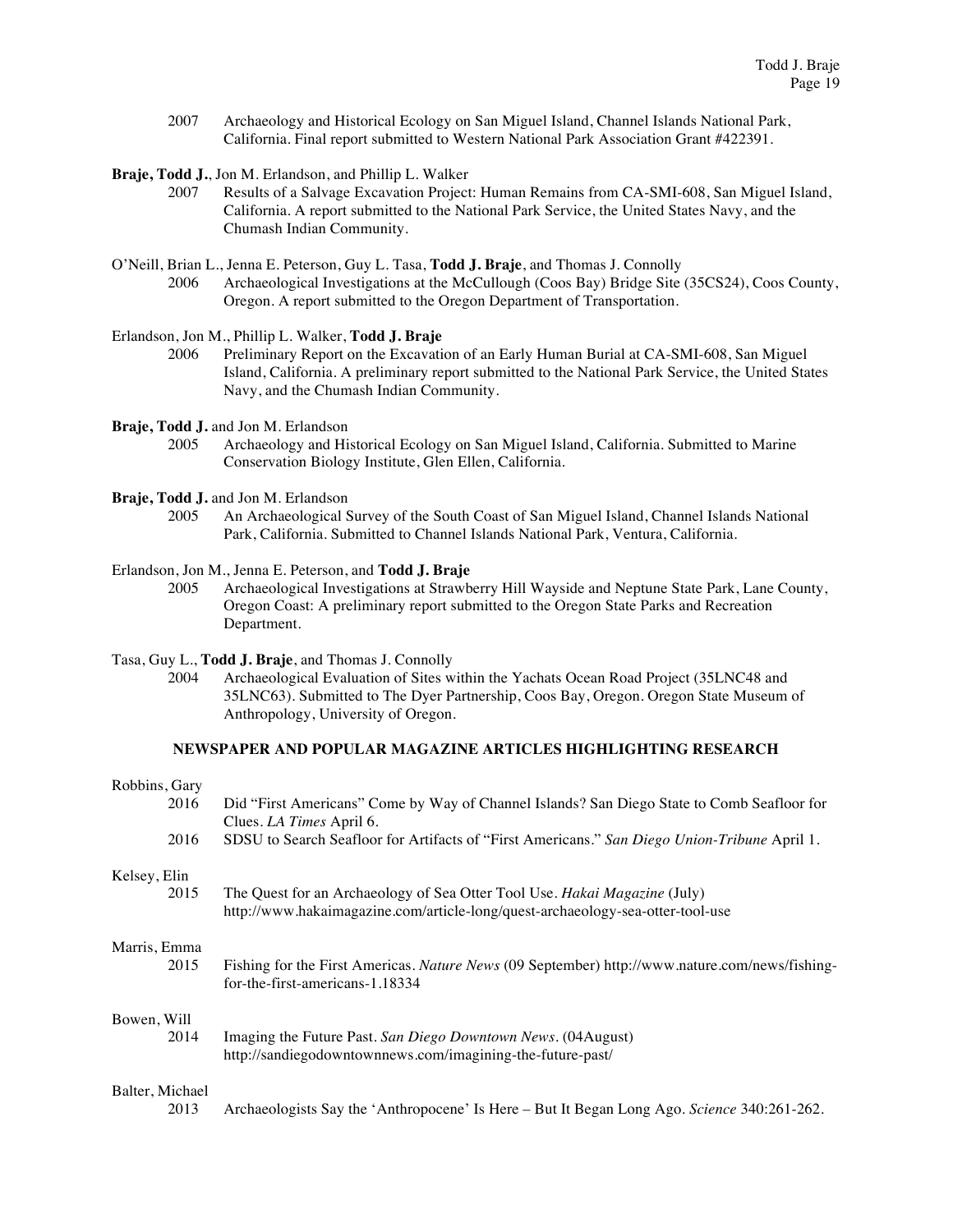| Pringle, Heather<br>2011               | The 1 <sup>st</sup> Americans. Scientific American November:36-45.                                                                                           |  |  |  |  |
|----------------------------------------|--------------------------------------------------------------------------------------------------------------------------------------------------------------|--|--|--|--|
| Bower, Bruce,<br>2011                  | Water's Edge Ancestors: Human Evolution's Tide May Have Turned on Lake and Sea Shores.<br>ScienceNews August 13, 180(4).                                     |  |  |  |  |
| Smith, Julian<br>2011                  | First American Seafarers? American Archaeology Magazine 15(2):26-31.                                                                                         |  |  |  |  |
| Balter, Michael<br>2011                | Do Island Sites Suggest a Coastal Route to the Americas? Science Magazine March 4.                                                                           |  |  |  |  |
| Callaway, Ewen<br>2011                 | Seafront Property Attracts Ancient Californians. Nature News March 3.                                                                                        |  |  |  |  |
| Jabr, Ferris<br>2011                   | Found: Fine American Fishing Tackle, 12 Millennia Old. New Scientist March 3.                                                                                |  |  |  |  |
| Perlman, David<br>2011                 | Many Early California Settlers Likely Seafarers. San Francisco Chronicle March 4.                                                                            |  |  |  |  |
| Staff<br>2011                          | Lifestyles of the Natives Off Southern California. The New York Times March 8.                                                                               |  |  |  |  |
| Levy, Sharon<br>2010                   | Riddle of the Shells. On Earth Magazine Winter:36-41.                                                                                                        |  |  |  |  |
| Chang, Alicia<br>2009                  | Climate Change Threatens Channel Islands Artifacts. USA Today, AP Wire April 5.                                                                              |  |  |  |  |
| Sims, Michael<br>2007                  | Ancient Environmentalist: How Do We Sustain Our Fragile Coastal Ecosystems? Archaeologists<br>Are Digging for the Answers. American Archaeology 11(1):19-25. |  |  |  |  |
| STUDENT ADVISING<br><b>ACINOTI II.</b> |                                                                                                                                                              |  |  |  |  |

# **\*SDSU Unless Otherwise Indicated**

*Thesis Chair: Current Masters Students* Bentz, Linda, Anthropology, expected graduation Spring 2016 Duncan, Stephanie, Anthropology, expected graduation Fall 2016 Figari, Elyssa, Anthropology, expected graduation Spring 2016 Haas, Hannah, Anthropology, expected graduation Fall 2016 McCain, Joseph, Anthropology, expected graduation Spring 2019

*Committee Member: Current Masters Students*

Droessler, Rachel, Anthropology, expected graduation Spring 2016 Hunter, Chelsea, Anthropology, expected graduation Fall 2016

# *Thesis Chair: Completed Masters Theses*

- Campbell, Breana. Human Impacts on California Mussels from the Holocene to the Anthropocene: Methodologies and Applications in Historical Ecology. (Anthropology)
- 2014 Krum, Cassandra. Early Archaeology on the Western Edge of Alta California: Malcolm Rogers' San Nicolas Island Collections. (Anthropology)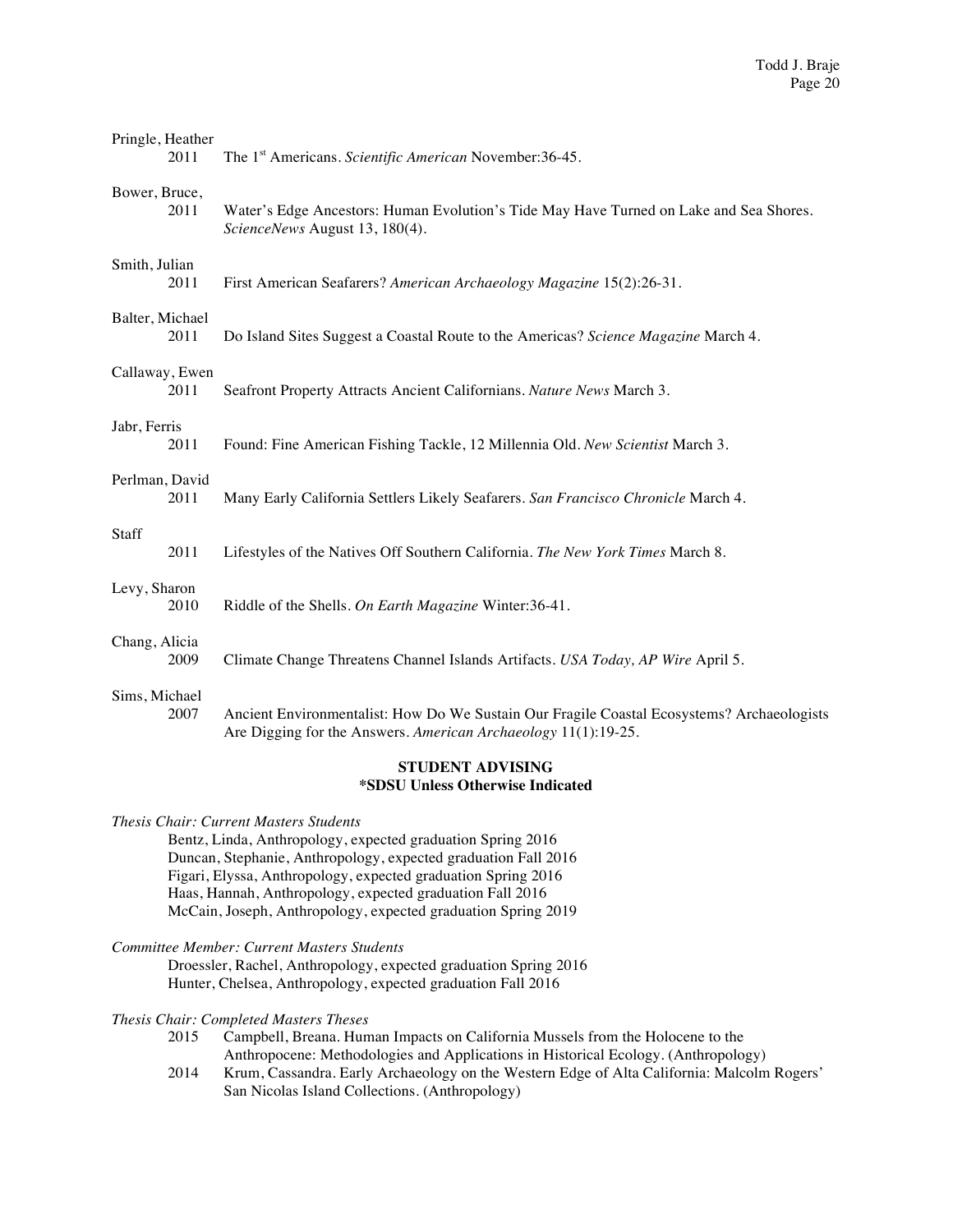2014 Lindem, Vicki. Charlatans in Lab Coats: How Scientific Communication Can Unmask Pseudoscience. (MALAS)

*Committee Member: Completed Masters Theses*

- 2015 Manchen, Kent. An Archaeological Investigation of Cuyamaca Ovals. (Anthropology)
- 2015 Mengers, Douglas. Tracks and Tracts in America's Finest City: An Historical Archaeology of San Diego's Early Trolley Suburbs. (Anthropology)
- 2015 Prouty, Michael J. Cultural Network Analysis of Spanish Colonial Settlement Patterns in San Diego, California. (Anthropology)
- 2015 Walsh, Shannon E. Genetic and Phenotypic Divergence of the Spotted Towhee (*Pipilo maculatus*) on the California Channel Islands. (Biology)
- 2013 Collins, Katherine. An Archaeological Analysis of American Victorian (1876-1915) and Progressive Era Medicine in San Diego. (Anthropology)
- 2013 Hyde, David. Activities, Status, and Social Relationships of a Plazuela-type Residential Group (RP-1) at Buenavista del Cayo, a Classic Period Maya Center in the Western Belize River Valley. (Anthropology)
- 2013 Kobari, Sam. Life and Health on Point Sal, California: An Osteological Analysis of the Middle Period Purismeño Chumash. (Anthropology)
- 2013 Johnson, Jim. The Master of Art in Liberal Arts and Sciences. Comprehensive Exam. (MALAS).<br>2013 Montifolca. Keshia. Reconstruction of San Diego Identities and Attitudes through  $19<sup>th</sup>$  and  $20<sup>th</sup>$ .
- Montifolca, Keshia. Reconstruction of San Diego Identities and Attitudes through 19th and 20<sup>th</sup> Century Gravestone Symbols. (Anthropology)
- 2013 Smith, Kevin. Single Pieced Shell Fishhook Production at the Tule Creek Village Site, (CA-SNI-25), San Nicholas Island, California: Decoding Context and Organization (Anthropology, CSA-Los Angeles)\*
- 2012 Wills, Brenda. Health and Nutrition of a Coastal Population during the Upper Berkeley to Augustine Periods: Analysis of Human Skeleton Remains from San Mateo 4 (CA-SMA-4). (Anthropology)

## **PROFESSIONAL SERVICE**

#### *University Service*

| 2014-2015    | Judge at the SDSU Student Research Symposium                                         |
|--------------|--------------------------------------------------------------------------------------|
| 2013-2015    | Committee Member, Biology Department Hire (C2S2 Cluster Hire) for Ecosystem          |
|              | Modeler                                                                              |
| 2013-present | Member, Center for Climate Change and Sustainability Studies (C2S2) Research Cluster |

#### *College Service*

2015(F)-2017(Sp)CAL International Programs Committee

## *Department Service*

| $2016$ -present | <b>Annual Evaluation Committee</b>                                          |
|-----------------|-----------------------------------------------------------------------------|
| $2015$ -present | Undergraduate Faculty Advisor                                               |
| 2015            | Chair, Post-Tenure Review Committee                                         |
| 2014-2015       | Chair, Promotion Criteria Procedures Revision Committee                     |
| 2013-2015       | Chair, Search Committee Assistant Professor of Human-Environmental Dynamics |
| $2013$ -present | Member, Scholarship Committee                                               |
| 2012-present    | Faculty Advisor to the Association of Anthropology Students                 |
| 2011-2015       | Faculty Advisor to the Anthropology Graduate Student Association            |
|                 |                                                                             |

*Disciplinary Service*

| $2015$ -present | Co-Editor, Journal of Island and Coastal Archaeology                                |
|-----------------|-------------------------------------------------------------------------------------|
| $2015$ -present | Meeting Committee Member, SAA Island and Coastal Interest Group                     |
| 2014            | External Reviewer, California State University, San Marcos, Anthropology Department |
| 2011-2013       | Editor, Journal of California and Great Basin Anthropology                          |
|                 |                                                                                     |

*Reviewer, Books*